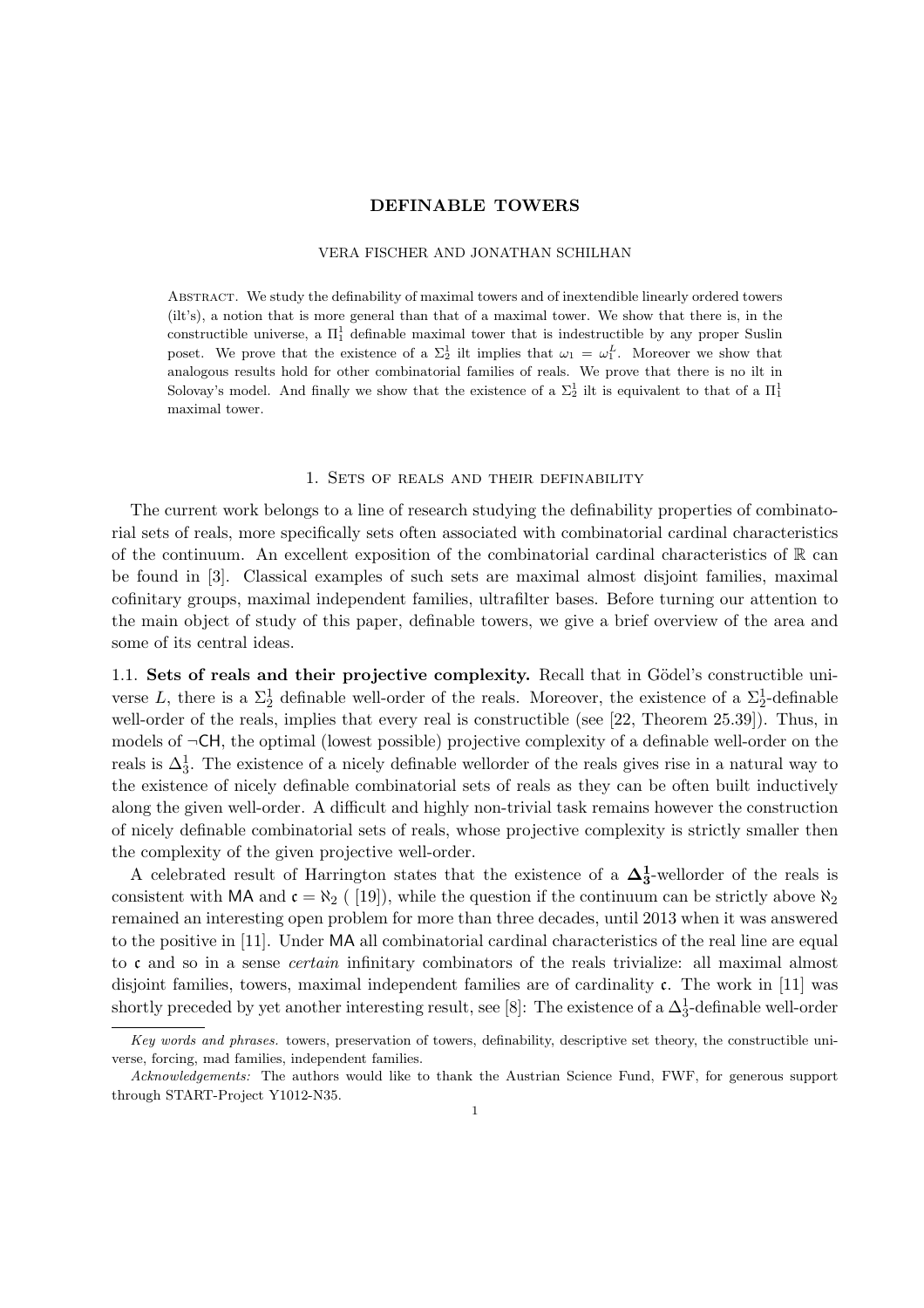of the reals is consistent with  $\mathfrak{c} = \aleph_2$  and each of the following cardinal characteristic constellations:  $\mathfrak{d} = \aleph_1 < \mathfrak{c} = \aleph_2$ , or  $\mathfrak{b} = \aleph_1 < \mathfrak{a} = \mathfrak{s} = \aleph_2$ ,  $\mathfrak{b} < \mathfrak{g}$ . Thus, the existence of a projective well-order of the reals, leaves enough room for many interesting and exciting combinatorial possibilities.

The study of nicely definable combinatorial sets of reals is an area of its own interest, which undoubtedly goes beyond the sets associated to the combinatorial cardinal characteristics of R. Good examples are the prominent results of Mathias, that there are no analytic maximal almost disjoint families (see  $[31]$ ) and of Todorčević, that there are no analytic Hausdorff gaps (more precisely no  $(\Sigma_1^1, \cdot)$  Hausdorff gaps; see [39, Corollary 1]). Answering a question of Mauldin, Preiss and Rataj [35] showed that in an uncountable Polish space there are no analytic maximal families of pairwise orthogonal measures, result which was later proved using Hjorth's theory of turbulance by Kechris and Sofronidis, see [27]. Further interestnig examples are given by the fact that there are no analytic maximal independent families [33], no analytic Hamel bases [33], no analytic *C*1 small sets (see [20]; recall that an uncountable subset of  $\mathbb{R}^2$  is said to be  $C^1$ -small if it meets every *C*1-curve in countable many points).

Many of the above "types of families" have co-analytic counterparts in  $L$ , making  $\Pi_1^1$  their optimal projective complexity in the constructible universe: there are co-analytic maximal almost disjoint families [33]; co-analytic Hausdorff gaps [29]; co-analytic maximal families of orthogonal measures [16]; co-analytic  $C^1$ -small sets [45]; co-analytic maximal independent families (see for example  $[5]$ ). For many of those results, one can use a technique due to Erdös, Kunen and Mauldin  $[7]$ , a technique which found broad applications after its appearance in Miller's [33]. A beautiful generalization of the technique giving a general framework for constructing co-analytic sets of reals is developed by Vidnyánszky in [45].

Projective complexity gives an important distinction between various very closely related combinatorial sets of reals. While there are no analytic Hausdorff gaps, there are perfect Luzin gaps [39]. While there are no analytic maximal almost disjoint families, there are Borel maximal cofinitary groups and Borel eventually different families (see [21] and [38]). Note that the latter two results were only gradually obtained and remained open for long time. Major stepping stones towards those results are the construction of a maximal cofinitary group with a co-analytic set of generators [18], followed shortly thereafter by the construction of a co-analytic maximal cofinitary group in [25]. An interesting parallel can be drawn at this point with the study of two-point sets: while in *L* there are co-analytic two-point sets [33], the existence of a Borel such set remains an open question (the question is due to Erdös).

Another more recent line of investigations, which is of particular interest in the light of [19] and [8], are the definability properties of various combinatorial sets of reals in models of large continuum. Studies of nicely definable maximal almost disjoint families in models of large continuum can be found in [17], [9], [6]. For a Sacks indestructible co-analytic maximal independent families and so a model of  $i = \mathfrak{d} < \mathfrak{c}$  in which i has an optimal projective witness see [5]. A co-analytic maximal eventually different family of cardinality  $\aleph_1$  in a model of  $\neg$ **CH** can be found in [13]. A powerful strengthening of the notion of maximality for eventually different families, the notion of tight eventually different families which proved to be very fruitful in this context, can be found in [15]. A construction of a co-analytic Cohen indestructible maximal cofinitary group and so a model of  $a_g = b < \mathfrak{d} = \mathfrak{c}$  with an optimal projective witness to  $a_g$  can be found in [14]. A construction of  $\Pi_2^1$  definable maximal cofinitary groups, as well as  $\Pi_2^1$ -definable maximal almost disjoint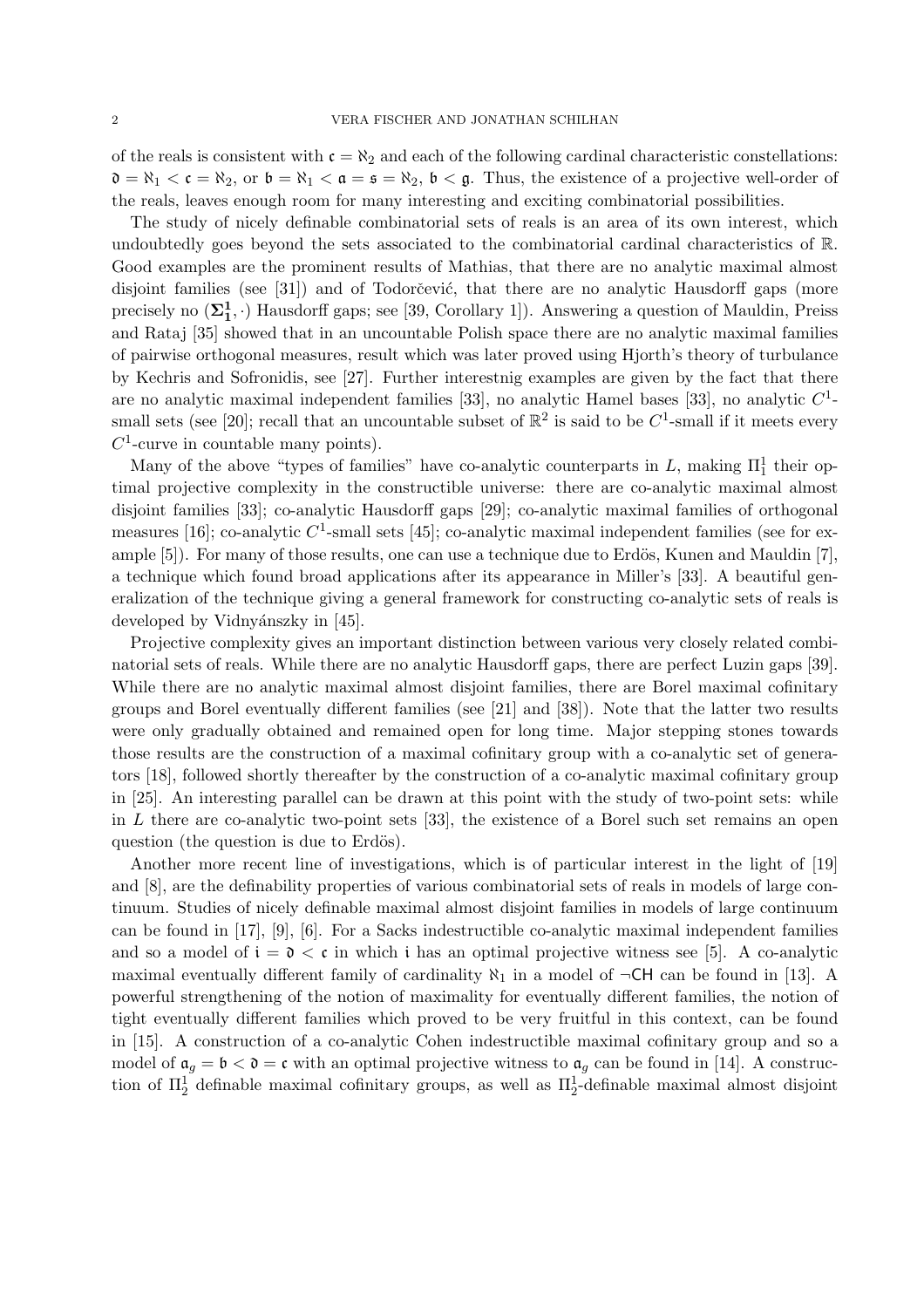families and  $\Pi_2^1$ -definable maximal eventually different families, of cardinality  $\lambda$  where  $\aleph_1 < \lambda < c$ can be found in [12] (note that for such families  $\Pi_2^1$  is optimal). Further results regarding projective well-orders and cardinal characteristics constellations can be found in [10], for more recent work, see [2].

1.2. Maximal Towers and their projective complexity. In this note we focus solely on the definablity of *maximal towers* and *inextendible linearly ordered towers* (abbreviated as *ilt*). Interesting studies of the correlation between Hausdorff gaps and towers in  $\mathcal{P}(\omega)/fin$  which are not necessarily maximal, as well as examples of towers with various properties (e.g. Hausdorff or Suslin) can be found in [4], [23]. For an example of a tower which can not be the half of any gap, see [4, Example 32] and [42] where the proof originates.

A tower will be, as usual, a set  $X \subseteq [\omega]^\omega$  which is well ordered with respect to reverse almost inclusion, i.e. the relation  $x \leq y$  given by  $\exists n \in \omega(y \setminus n \subseteq x)$ . A tower is maximal if it has no pseudointersection. In the definition of a linearly ordered tower we drop the requirement that the order is well-founded. An inextendible linearly ordered tower is one that has no top-extension, i.e. has no pseudointersection. Note that neither maximal towers nor ilt's can be analytic. On the other hand in Section 3 we show that  $\Pi_1^1$  maximal towers do exist in *L* (Theorem 3.2). In Section 4 we study forcing indestructible, nicely definable towers and show that in  $L$  there is a  $\Pi_1^1$  maximal tower that is indestructible by any proper Suslin partial order (Theorem 4.3). Section 5 deals with the value of  $\omega_1$  in models where ilt's can have simple definitions. As a main result we show that the existence of a  $\Sigma_2^1(x)$  ilt implies that  $\omega_1 = \omega_1^{L[x]}$  (Theorem 5.3). The same has been shown for mad families in [43]. Using similar ideas we show that this holds analogously for maximal independent families, Hamel bases and ultrafilters (Theorem 5.7, 5.9 and 5.11). In [6] Brendle and Khomskii ask whether there is some notion of transcendence over L that is equivalent to the non-existence of a  $\Pi_1^1$  mad family. The same question can be asked for other families and our observations contribute to this question by giving a sufficient condition of this kind. In Section 6 we show that there is no ilt in Solovay's model (Theorem 6.1). For mad families this was a long standing open question first asked by Mathias in [31] and solved by Törnquist in [43]. For Hausdorff gaps this follows from [41, Theorem 1]. In Section 7 we show that the existence of a  $\Sigma^1_2$  ilt is equivalent to that of a  $\Pi^1_1$  ilt which is equivalent to that of a  $\Pi_1^1$  tower (Theorem 7.3). This theorem fits into a series of results stating that we can canonicaly construct  $\Pi_1^1$  objects from given  $\Sigma_2^1$  ones. For mad families this was shown in  $[44]$ . For maximal independent families see  $[5]$ , for maximal eventually different families see [13] and to the best knowledge of the authors still open for maximal cofinitary groups.

We will always stress the difference between lightface  $(\Pi_1^1, \Sigma_1^1, \Sigma_2^1)$  and boldface  $(\Pi_1^1, \Sigma_1^1, \Pi_2^1)$ definitions as well as definitions relative to a fixed real parameter  $(\Pi_1^1(x), \Sigma_1^1(x), \Sigma_2^1(x))$  to stay as general as possible.

## 2. Towers and Definability

**Definition 2.1.** A tower is a set  $X \subseteq [\omega]^\omega$  which is well ordered with respect to the relation defined by  $x \leq y$  iff  $y \subseteq^* x$ . It is called maximal if it cannot be further extended, i.e. it has no pseudointersection.

Theorem 2.2. *A tower contains no (uncountable) perfect set, i.e. is thin. In particular there is no*  $\Sigma_1^1$  *maximal tower.*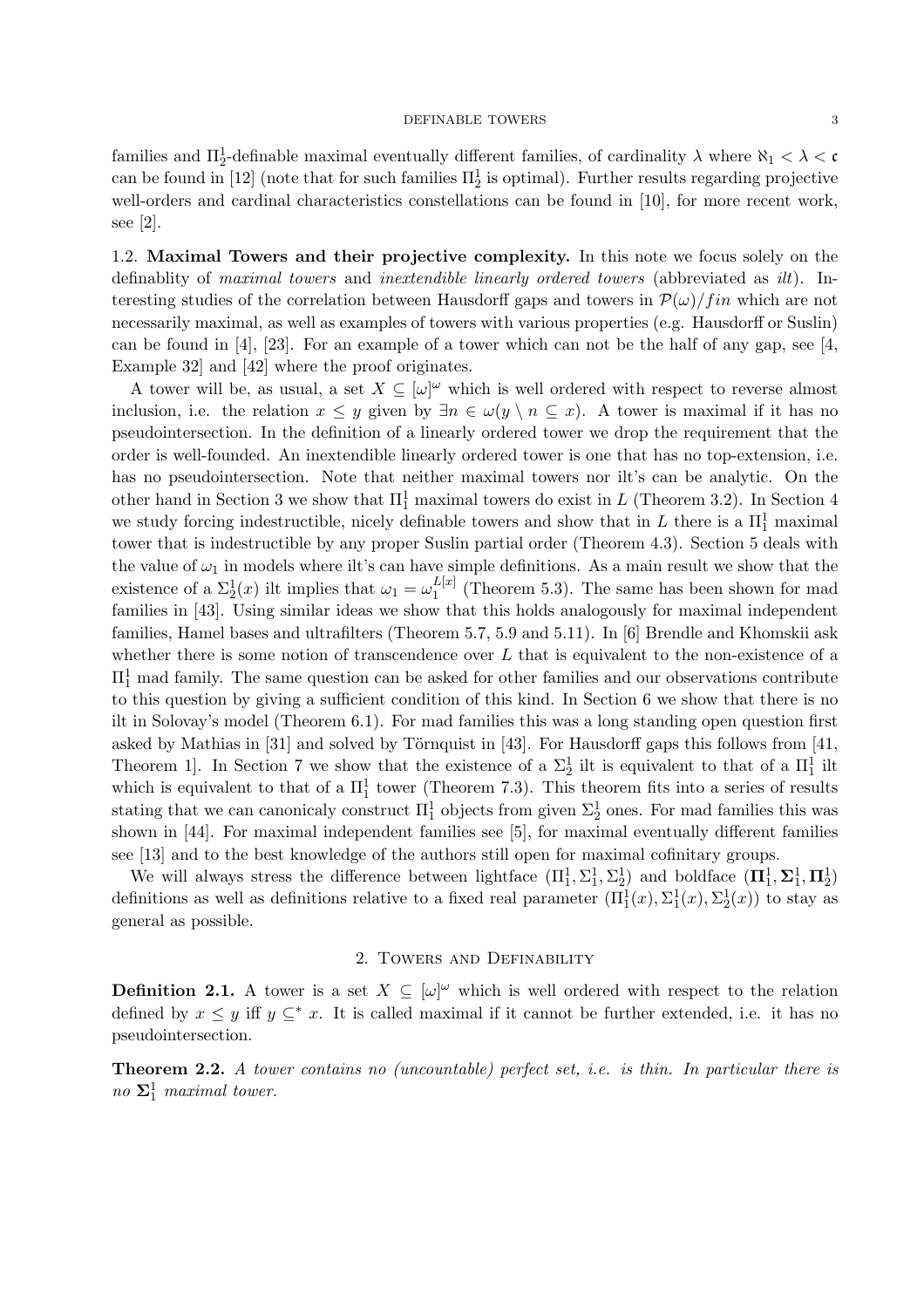*Proof.* Assume  $X \subseteq [\omega]^\omega$  is a tower and  $P \subseteq X$  is a perfect set. The set  $R = \{(x, y) : x, y \in X\}$  $P \wedge y \subseteq^* x$  is Borel. *P* is an uncountable Polish space and *R* is Borel as a subset of  $P \times P$ . But *R* is a well order of *P*, which contradicts *R* having the Baire property by [26, Theorem 8.48]. A maximal tower must be uncountable and an uncountable analytic set has a perfect subset by the Perfect Set Theorem. Thus there is no analytic maximal tower.  $\Box$ 

**Theorem 2.3.** Every  $\Sigma_2^1(x)$  tower is a subset of  $L[x]$  and thus of size at most  $\omega_1^{L[x]}$ .

*Proof.* If *X* is a  $\Sigma_2^1(x)$  tower then it contains no perfect set and is thus a subset of  $L[x]$  by the Mansfield-Solovay Theorem [32, Theorem 21.1].  $\Box$ 

**Corollary 2.4.** The existence of a  $\Sigma_2^1(x)$  maximal tower implies that  $\omega_1 = \omega_1^{L[x]}$ .

All of the proofs above rely mostly on the fact that towers exhibit a well ordered structure and the maximality is inessential. Thus it is natural to ask for a more general version of a tower which is not trivially ruled out by an analytic definition. We call a set  $X \subseteq [\omega]^\omega$  an inextendible linearly ordered tower (abbreviated as ilt) if it is linearly ordered with respect to  $\subset^*$  and has no pseudointersection. We call  $Y \subseteq X$  cofinal in  $X$  if  $\forall x \in X \exists y \in Y (y \subseteq^* x)$ .

**Theorem 2.5.** *There is no*  $\Sigma_1^1$  *definable inextendible linearly ordered tower.* 

*Proof.* Assume  $X = p[T]$  is an ilt where *T* is a tree on  $2 \times \omega$ .

**Claim 2.6.** *There is*  $T' \subseteq T$  *so that for every*  $(s,t) \in T'$ ,  $p[T'_{(s,t)}]$  *is cofinal in*  $X$ *.* 

*Proof.* Let  $T' = \{(s, t) : p[T_{(s,t)}] \text{ is cofinal in } X\}$ . For every  $(u, v) \in T \setminus T'$ , we let  $x_{u,v} \in X$  be such that  $\forall y \in p[T_{(u,v)}](x_{u,v} \subseteq^* y)$ . The collection  $\{x_{u,v} : (u,v) \in T \setminus T'\}$  is countable and therefore there is  $x \in X$  so that  $x \subsetneq^* x_{u,v}$  for every  $(u, v) \in T \setminus T'$ . Now let  $(s, t) \in T'$  be arbitrary and  $x' \in X$  such that  $x' \subseteq^* x$ . As  $p[T_{(s,t)}]$  is cofinal in *X*, there is  $y \in p[T_{(s,t)}]$  so that  $y \subseteq^* x'$ . Say  $(y, z) \in [T_{(s,t)}].$  For every  $n \in \omega$ ,  $(y \restriction n, z \restriction n) \in T'$  because else we get a contradiction to  $y \subseteq^* x$ .<br>Thus  $y \in p[T'_{(s,t)}].$ Thus  $y \in p[T'_{(s,t)}].$  $\binom{d}{(s,t)}$ .

By the claim we can wlog assume that for every  $(s, t) \in T$ ,  $p[T_{(s,t)}]$  is cofinal in *X*. Now consider *T* as a forcing notion (which is equivalent to Cohen forcing). The generic real will be a new element of  $p[T]$  together with a witness. Let  $\dot{c}$  be a name for the generic real. Notice that the statement that  $p[T]$  is linearly ordered by  $\subseteq^*$  is absolute. Thus for every  $y \in X$  there is a condition  $(s, t) \in T$ and  $n \in \omega$  so that either

$$
(s,t)\Vdash\dot{c}\subseteq y\setminus n
$$

or

$$
(s,t)\Vdash y\subseteq\dot{c}\setminus n.
$$

The second option is impossible, because  $p[T_{(s,t)}]$  is cofinal in *X*. We can thus find  $(s,t)$ ,  $n \in \omega$ and  $Y \subseteq X$  cofinal in X, so that for every  $y \in Y$ ,  $(s, t) \Vdash \dot{c} \subseteq y \setminus n$ . Let  $(x, z) \in [T_{(s,t)}]$  be arbitrary. As *Y* is cofinal in *X*, there is  $y \in Y$  so that  $y \subsetneq x$ . But this clearly contradicts  $(s, t) \Vdash \dot{c} \subseteq y \setminus n$ .  $\Box$ 

**Corollary 2.7.** Every  $\Sigma_2^1$  inextendible linearly ordered tower has a cofinal subset of size  $\omega_1$ .

*Proof.* Assume *X* is  $\Sigma_2^1$ . Then it is the union of  $\omega_1$  many Borel sets (see e.g. [34]). By Theorem 2.5 each of these Borel sets has a lower bound in  $X$ .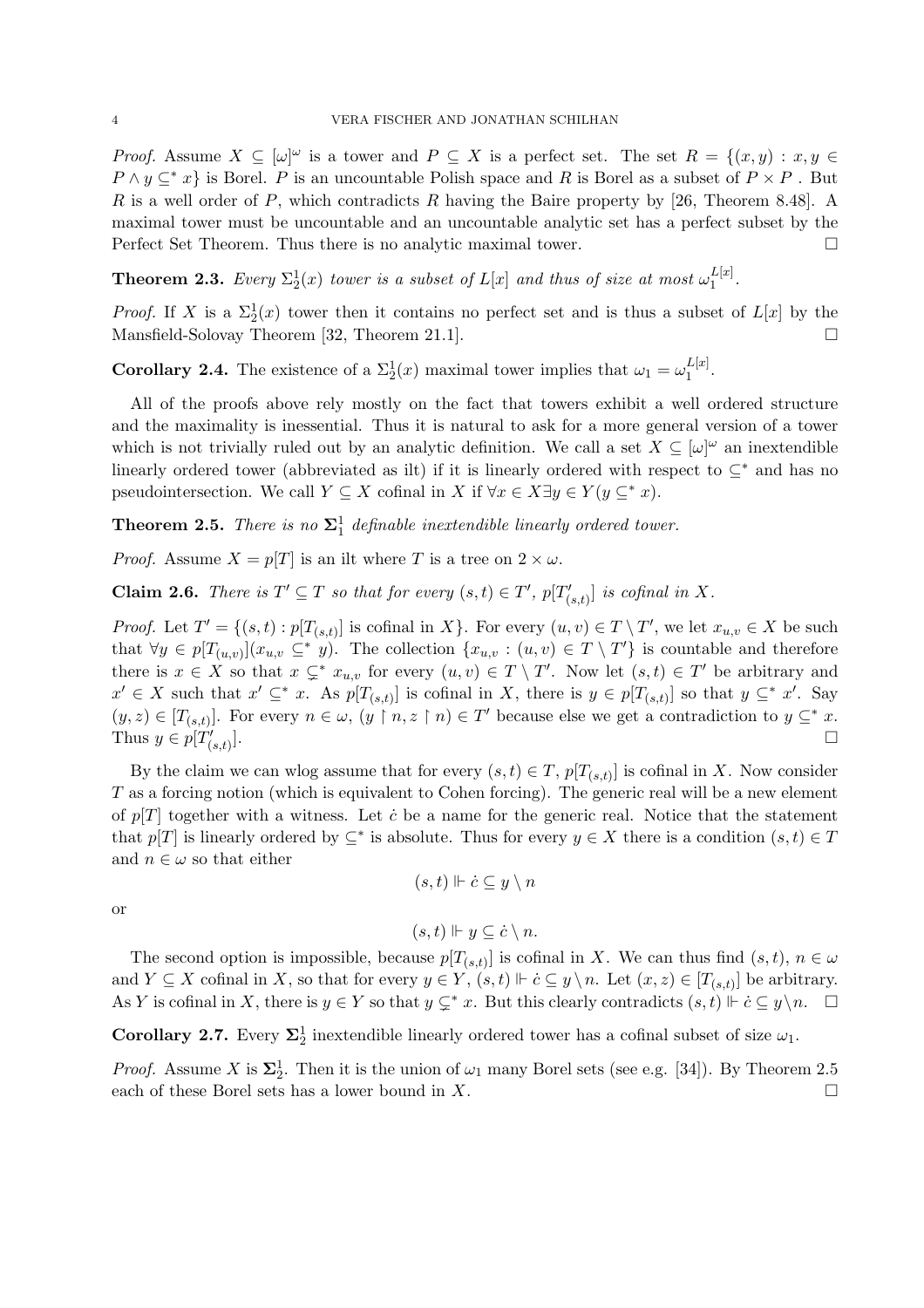Note that the above results can be applied similarly to inextendible linearly ordered subsets of  $(\omega^{\omega}, \leq^*)$ .

# 3. A  $\Pi^1_1$  definable maximal tower in  $L$

In this section we will show how to construct in *L* a maximal tower with a  $\Pi_1^1$  definition. For this we apply the coding technique that has been developed by A. Miller in [33] in order to show the existence of various nicely definable combinatorial objects in *L*.

Let *O* be the set of odd and *E* the set of even natural numbers.

**Lemma 3.1.** Suppose  $z \in 2^{\omega}$ ,  $y \in [\omega]^{\omega}$  and  $\langle x_{\alpha} : \alpha < \gamma \rangle$  is a tower, where  $\gamma < \omega_1$ , so that  $\forall \alpha < \gamma(|x_{\alpha} \cap O| = \omega \wedge |x_{\alpha} \cap E| = \omega).$  Then there is  $x \in [\omega]^{\omega}$  so that  $\forall \alpha < \gamma(x \subseteq^* x_{\alpha}), |x \cap O| = \omega,$  $|x \cap E| = \omega$ ,  $z \leq_T x$  and  $|y \cap \omega \setminus x| = \omega$ .

*Proof.* It is a standard diagonalization to find *x* so that  $\forall \alpha < \gamma(x \subseteq^* x_\alpha)$ ,  $|x \cap O| = \omega$ ,  $|x \cap E| = \omega$ and  $|y \cap \omega \setminus x| = \omega$ . We assume that *z* is not eventually constant, else there is nothing to do. Now given *x* find  $\langle n_i \rangle_{i \in \omega}$  increasing in *x* so that  $n_i \in O$  iff  $z(i) = 0$ . Let  $x' = \{n_i : i < \omega\}$ . Then  $x'$  works. works.  $\Box$ 

# **Theorem 3.2.** *Assume*  $V = L$ *. Then there is a*  $\Pi_1^1$  *definable maximal tower.*

In the rest of the paper,  $\lt_L$  will always stand for the canonical global *L* well-order. Whenever  $r \in 2^\omega$ , we write  $E_r \subseteq \omega^2$  for the relation defined by

$$
mE_r n \text{ iff } r(2^m 3^n) = 0.
$$

If  $E_r$  is a well-founded and extensional relation then we denote with  $M_r$  the unique transitive  $\in$ -model isomorphic to  $(\omega, E_r)$ . Notice that  $\{r \in 2^{\omega} : E_r$  is well-founded and extensional} is  $\Pi_1^1$ .

If  $E_r$  is a well-order on  $\omega$  then  $||r||$  denotes the unique countable ordinal  $\alpha$  so that  $(\omega, E_r)$  is isomorphic to  $(\alpha, \in)$ . We also say that *r* codes  $\alpha$ . The set of *r* so that  $E_r$  is a well-order is called *WO. WO* is obviously  $\Pi_1^1$ .

For any real  $x \in 2^{\omega}$  we define  $\omega_1^x$  to be the least countable ordinal which has no recursive code in *x*, i.e. the least ordinal  $\alpha$  so that for any recursive function  $r: 2^{\omega} \to 2^{\omega}$ ,  $r(x)$  does not code  $\alpha$ .

*Proof of Theorem 3.2.* Let  $\langle y_{\xi} : \xi < \omega_1 \rangle$  enumerate  $[\omega]^{\omega}$  via the canonical well order of *L*. We will construct a sequence  $\langle \delta(\xi), z_{\xi}, x_{\xi} : \xi < \omega_1 \rangle$ , where for every  $\xi < \omega_1$ :

 $-\delta(\xi)$  is a countable ordinal

$$
- z_\xi \in 2^\omega \cap L_{\delta(\xi)+\omega}
$$

$$
- x_{\xi} \in [\omega]^{\omega} \cap L_{\delta(\xi)+\omega}
$$

The sequence is defined by the following requirements for each  $\xi < \omega_1$ :

- (1)  $\delta(\xi)$  is the least ordinal  $\delta$  greater than  $\sup_{\nu \leq \xi} \delta(\nu)$  so that  $y_{\xi}, \langle \delta(\nu), z_{\nu}, x_{\nu} : \nu \leq \xi \rangle \in L_{\delta}$  and  $L_{\delta}$  projects to  $\omega^{1}$ .
- (2)  $z_{\xi}$  is the  $\lt_L$  least code for the ordinal  $\delta(\xi)$ .
- (3)  $\langle x_\nu : \nu < \xi \rangle$  is a tower and  $\forall \nu < \xi(|x_\nu \cap O| = \omega \wedge |x_\nu \cap E| = \omega)$ .
- (4)  $x_{\xi}$  is  $\lt_L$  least so that  $\forall \nu \lt \xi (x_{\xi} \subseteq^* x_{\nu})$ ,  $|x_{\xi} \cap O| = \omega$ ,  $|x_{\xi} \cap E| = \omega$ ,  $z_{\xi} \leq_T x$  and  $|y_{\xi} \cap \omega \setminus x| = \omega.$

<sup>&</sup>lt;sup>1</sup>This means that over  $L_{\delta}$  there is a definable surjection to  $\omega$ . The set of such  $\delta$  is unbounded in  $\omega_1$ .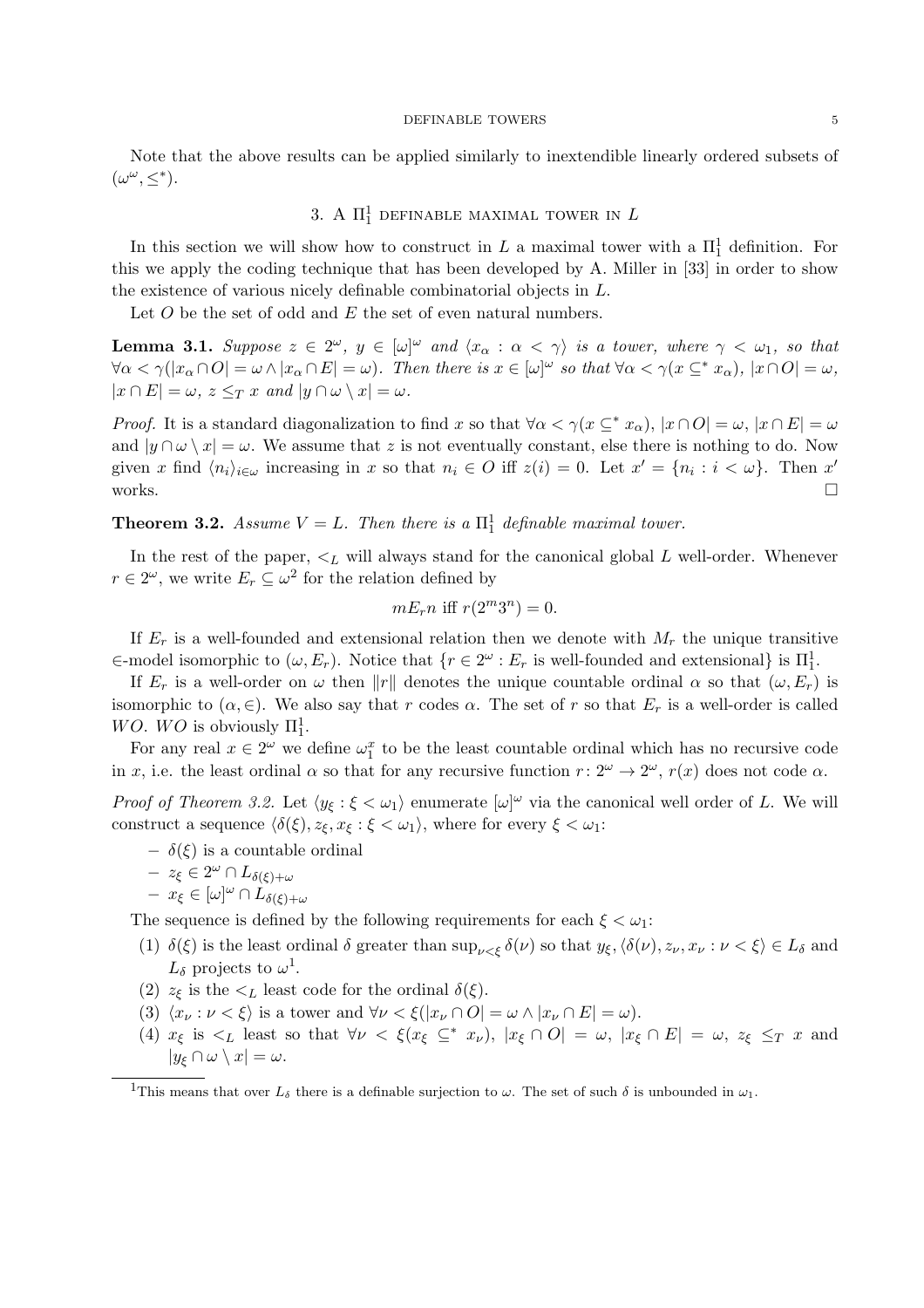Notice that  $z_{\xi}$  and  $x_{\xi}$  indeed can be found in  $L_{\delta(\xi)+\omega}$  given that  $y_{\xi}, \langle x_{\nu} : \nu < \xi \rangle \in L_{\delta(\xi)}$ , and that  $L_{\delta(\xi)}$  projects to  $\omega$ . It is then straightforward to check that (1)-(4) uniquely determine a sequence  $\langle \delta(\xi), z_{\xi}, x_{\xi} : \xi < \omega_1 \rangle$  for which  $\langle x_{\xi} : \xi < \omega_1 \rangle$  is a maximal tower.

**Claim 3.3.**  $\{x_{\xi} : \xi < \omega_1\}$  *is a*  $\Pi_1^1$  *subset of*  $2^{\omega}$ *.* 

*Proof.* Let  $\Psi(v)$  be the formula expressing that for some  $\xi < \omega_1$ ,  $v = \langle \delta(\nu), z_\nu, x_\nu : \nu \leq \xi \rangle$ . More precisely,  $\Psi(v)$  says that *v* is a sequence  $\langle \rho_{\nu}, \zeta_{\nu}, \tau_{\nu} : \nu \leq \xi \rangle$  of some length  $\xi + 1$ , that satisfies the clauses (1)-(4) for every  $\nu \leq \xi$ .

The formula  $\Psi(v)$  is absolute for transitive models of some finite fragment Th of ZFC which holds at limit stages of the *L* hierarchy. Namely we need absoluteness of the formula  $\varphi_1(\xi, y)$  expressing that  $y = y_{\xi}$ ,  $\varphi_2(\delta, M)$  expressing that  $M = L_{\delta}$  projects to  $\omega$  and  $\varphi_3(z, \delta)$  expressing that *z* is the  $\lt_L$  least code for  $\delta$ .

Moreover we have that  $\langle \delta(\nu), z_{\nu}, x_{\nu} : \nu \leq \xi \rangle \in L_{\delta(\xi)+\omega}$  and that

$$
L_{\delta(\xi)+\omega} \models \Psi(\langle \delta(\nu), z_{\nu}, x_{\nu} : \nu \leq \xi \rangle)
$$

for every  $\xi < \omega_1$ .

Now let  $\Phi(r, x)$  be a formula expressing that  $E_r$  is a well founded and extensional relation,  $M_r \models$  Th and for some  $v \in M_r$ ,

$$
M_r \models v
$$
 is a sequence  $\langle \rho_\nu, \zeta_\nu, \tau_\nu : \nu \leq \xi \rangle \wedge \Psi(v) \wedge \tau_\xi = x$ .

We thus have that  $x = x_{\xi}$  for some  $\xi < \omega_1$  iff  $\exists r \in 2^{\omega} \Phi(r, x)$ .  $\Phi(r, x)$  can clearly be taken as a  $\Pi_1^1$  formula.

For any  $\xi < \omega_1$ , the well order  $\delta(\xi)$  is coded by  $z_{\xi}$  and  $z_{\xi} \leq_T x_{\xi}$ . Thus  $\delta(\xi) + \omega < \omega_1^{x_{\xi}}$  and there is  $r \in L_{\omega_1^{x_{\xi}}}$  so that  $M_r = L_{\delta(\xi)+\omega}$ . In particular

$$
\exists r \in L_{\omega_1^{x_\xi}} \cap 2^{\omega}(\Phi(r, x_\xi)).
$$

We get that

$$
\exists \xi < \omega_1(x = x_{\xi}) \leftrightarrow \exists r \in L_{\omega_1^x} \cap 2^{\omega}(\Phi(r, x)).
$$

The right hand side can be expressed by a  $\Pi_1^1$  formula.  $\Box$ 

 $\Box$ 

*Remark* 3.4. By Theorem 2.3 the  $\Pi_1^1$  tower constructed above is a subset of *L*. This implies that its definition will evaluate to the same set in any extension of *L*. As an immediate corollary, we obtain that the existence of a  $\Pi_1^1$  definable tower is consistent with  $\mathfrak{c} > \aleph_1$  (here  $\mathfrak{c}$  denotes the continuum), a question which has been of interest for many combinatorial objects of the real line. For some more recent results in this direction regarding maximal independent families and maximal eventually different families of functions, see [5] and [13] respectively.

Corollary 3.5. The existence of a coanalytic tower is consistent with the bounding number b being arbitrarily large.

Recall that the bounding number is defined as the least size of an unbounded family in  $(\omega^{\omega}, \langle \cdot \rangle)$ . It is a natural lower bound for many other classical cardinal characteristics.

*Proof.* It is well known that finite support iterations of Hechler forcing for adding a dominating real preserve all ground model maximal towers to be maximal (see [1] for more details).  $\Box$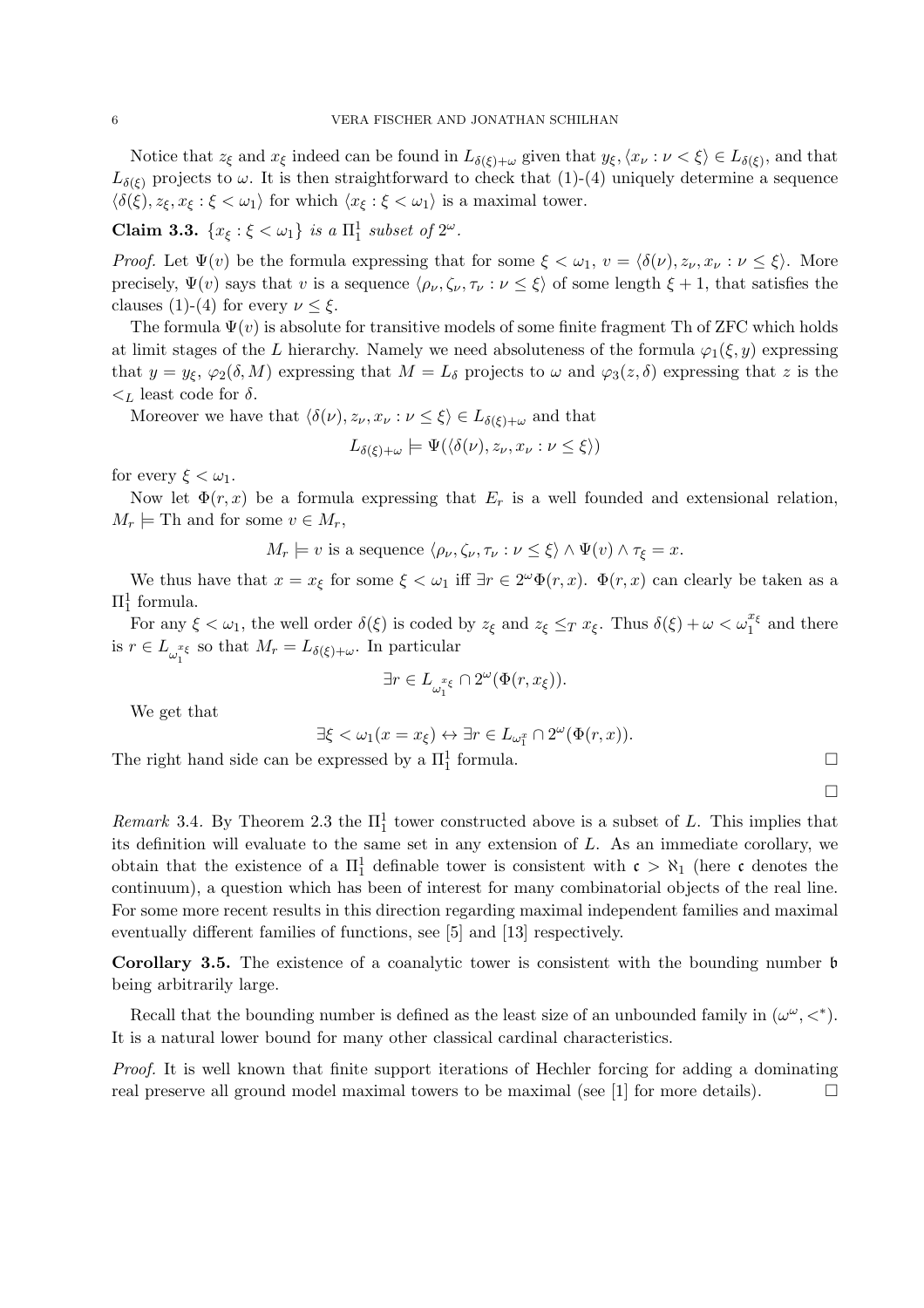## 4. Indestructible Towers

Recall that the pseudointersection number  $\mathfrak p$  is the least cardinal  $\kappa$  so that any set  $\mathcal F \subseteq [\omega]^\omega$  with the finite intersection property and  $|\mathcal{F}| < \kappa$  has a pseudointersection.  $\mathcal F$  has the finite intersection property if for any  $\mathcal{F}' \in [\mathcal{F}]^{<\omega}$ ,  $\bigcap \mathcal{F}'$  is infinite. We obtain the following result.

**Theorem 4.1.** Assume  $\mathfrak{p} = \mathfrak{c}$ . Let P be a collection of at most  $\mathfrak{c}$  many proper posets of size  $\mathfrak{c}$ . *Then there is a maximal tower indestructible by any*  $\mathbb{P} \in \mathcal{P}$ *.* 

*Proof.* Let us call a  $\mathbb{P}$  name  $\dot{x}$  for a real a nice name whenever it has the form  $\bigcup_{n\in\omega}\{(p,\check{n}):p\in A_n\}$ where the  $A_n$ 's are countable antichains in  $\mathbb P$ . Remember that when  $\mathbb P$  is proper, then for any  $\mathbb P$ name  $\dot{x}$  for a real and any  $p \in \mathbb{P}$ , there is a nice name  $\dot{y}$  and  $q \leq p$  such that  $q \Vdash \dot{y} = \dot{x}$ . The number of nice  $\mathbb{P}$  names is  $|\mathbb{P}|^{\aleph_0}$ .

Let us enumerate all pairs  $\langle (\mathbb{P}_{\alpha}, p_{\alpha}, \dot{y}_{\alpha}) : \alpha < \mathfrak{c} \rangle$  where  $p_{\alpha} \in \mathbb{P}_{\alpha}$ ,  $\mathbb{P}_{\alpha} \in \mathcal{P}$  and  $\dot{y}_{\alpha}$  is a nice  $\mathbb{P}_{\alpha}$  name such that  $p_{\alpha} \Vdash \dot{y}_{\alpha} \in [\omega]^{\omega}$ .

We construct a tower  $\langle x_\alpha : \alpha < \mathfrak{c} \rangle$  recursively. At step  $\alpha$  we first choose a pseudointersection *x* of  $\langle x_{\xi} : \xi < \alpha \rangle$  (here we use  $\alpha < \mathfrak{p}$ ). Next we partition *x* into two disjoint infinite subsets  $x^0, x^1$ . Now note that  $p_\alpha \Vdash_{\mathbb{P}_\alpha} ( \dot{y}_\alpha \subseteq^* x^0 \wedge \dot{y}_\alpha \subseteq^* x^1)$  is impossible. Thus we find  $i \in 2$  and  $q_\alpha \leq p_\alpha$  such that  $q_{\alpha} \Vdash_{\mathbb{P}_{\alpha}} \dot{y}_{\alpha} \not\subseteq^* x^i$ . Let  $x_{\alpha} = x^i$ .

Now let  $\dot{x}$  be an arbitrary  $\mathbb P$  name for a real for some  $\mathbb P \in \mathcal P$ . We see easily that the set  $D = \{q \in \mathbb{P} : \exists \alpha < \mathfrak{c}(q \Vdash \dot{x} \nsubseteq^* x_\alpha)\}$  is dense. Namely for any *p* we find  $(\mathbb{P}_\alpha, p_\alpha, \dot{y}_\alpha)$  where  $p_\alpha \leq p$ <br>and  $p_\alpha \Vdash \dot{x} = \dot{y}_\alpha$ . Then we have  $q_\alpha \leq r$  with  $q_\alpha \in D$ and  $p_{\alpha} \Vdash \dot{x} = \dot{y}_{\alpha}$ . Then we have  $q_{\alpha} \leq p$  with  $q_{\alpha} \in D$ .

**Definition 4.2.** A forcing notion  $(\mathbb{P}, \leq)$  is Suslin if

- (1)  $\mathbb{P} \subseteq 2^{\omega}$  is analytic,
- $(2) \leq \Omega^{\omega} \times 2^{\omega}$  is analytic,
- (3) the incompatibility relation  $\perp \subseteq 2^{\omega} \times 2^{\omega}$  is analytic (and in particular Borel).

The next thing we want to show is that (in  $L$ ) for  $P$  the collection of all proper Suslin posets, we can get an indestructible maximal tower which is coanalytic.

**Theorem 4.3.** *(V=L) There is a*  $\Pi_1^1$  *maximal tower indestructible by any proper Suslin poset.* 

*Proof.* First let us note that there is a recursive map  $f$ : Tree  $\times [\omega]^\omega \to 2^\omega$ , where Tree is the set of trees on  $\omega \times \omega$ , such that  $f(T,y) \in \mathbb{W}\mathbb{O}$  iff  $\forall x \in p[T](|x \cap (\omega \setminus y)| = \omega)$  (see [34, Theorem 4A.3]). Fix this map *f*.

For the construction of our tower we now enumerate via the canonical well order of *L* all trees  $\langle T_\alpha : \alpha < \omega_1 \rangle$  on  $\omega \times \omega$ . Now as in the proof of Theorem 3.2 we define a sequence  $\langle \delta(\xi), z_\xi, x_\xi : \xi <$  $\omega_1$  with

 $-\delta(\xi)$  is a countable ordinal

$$
- z_{\xi} \in 2^{\omega} \cap L_{\delta(\xi)+\omega}
$$

$$
- x_{\xi} \in [\omega]^{\omega} \cap L_{\delta(\xi)+\omega}
$$

and the following properties:

- (1)  $\langle x_\nu : \nu < \xi \rangle$  is a tower and  $\forall \nu < \xi(|x_\nu \cap O| = \omega \wedge |x_\nu \cap E| = \omega)$ .
- (2)  $\delta(\xi)$  is the least ordinal  $\delta$  greater than  $\sup_{\nu \leq \xi} \delta(\nu)$  so that  $- \langle \delta(\nu), z_{\nu}, x_{\nu} : \nu < \xi \rangle, T_{\xi} \in L_{\delta},$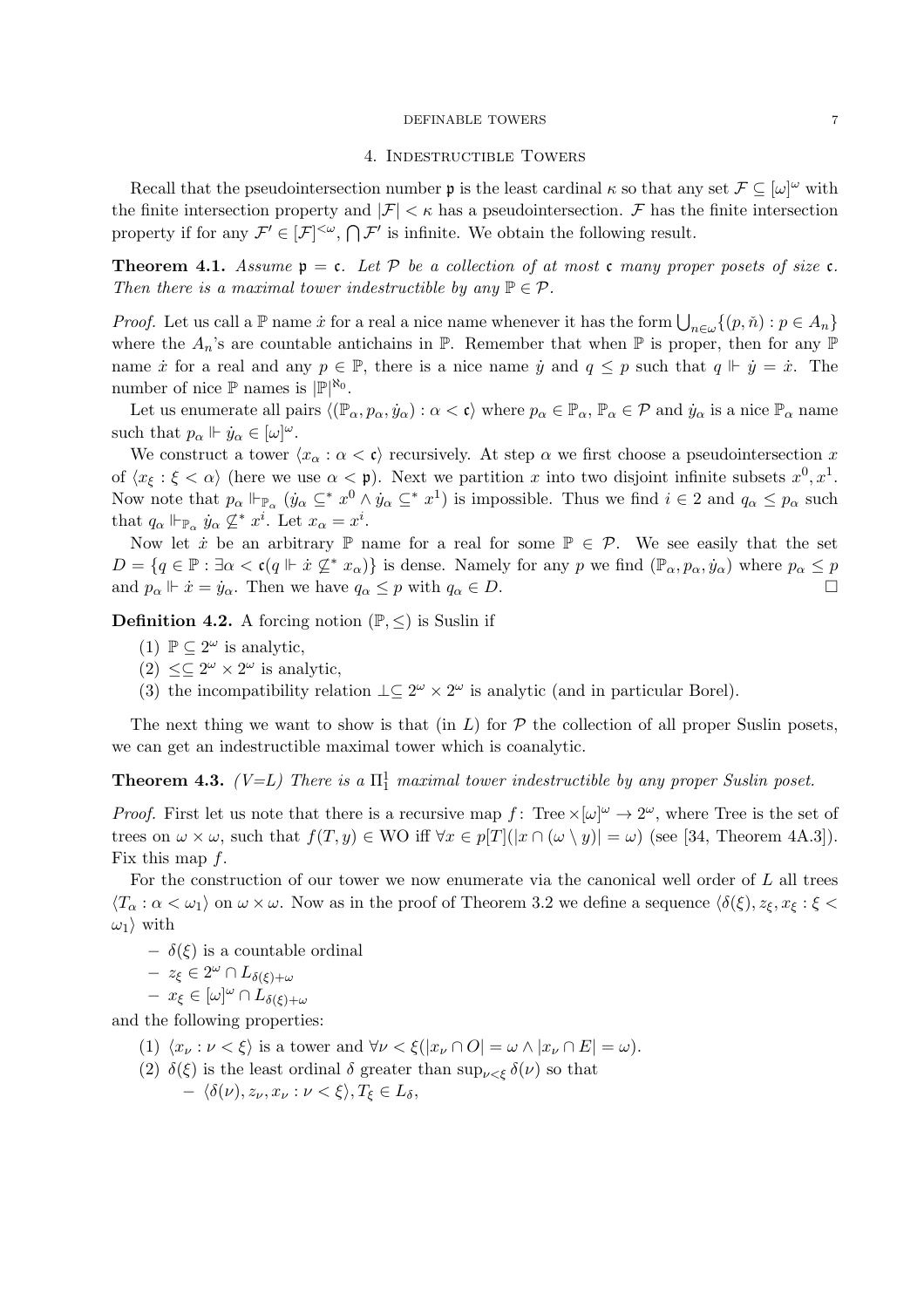- there are disjoint pseudointersections  $x^0, x^1 \in L_{\delta}$  of  $\langle x_{\nu} : \nu \langle \xi \rangle$  both hitting *O* and *E* infinitely,
- either (a) there is  $(x, w) \in [T_{\xi}] \cap L_{\delta}$  such that  $x \subseteq^* x^0$  or (b)  $f(T_{\xi}, x^0) \in WO$ ,  $|| f(T_\xi, x^0) || < \delta$  and there is in  $L_\delta$  an order preserving map  $(\omega, E_{f(T_\epsilon, x^0)}) \to || f(T_\xi, x^0) ||$ - and  $L_{\delta}$  projects to  $\omega$ .
- (3)  $z_{\xi}$  is the  $\lt_L$  least code for the ordinal  $\delta(\xi)$ .
- (4)  $x_{\xi}$  is  $\leq_L$  least so that  $x_{\xi} \subseteq^* x^1$  or  $x_{\xi} \subseteq^* x^0$  depending on whether (a) or (b) holds true,  $|x_{\xi} \cap O| = \omega$ ,  $|x_{\xi} \cap E| = \omega$  and  $z_{\xi} \leq_T x_{\xi}$ .

As in the proof of Theorem 3.2 we see that this definition determines a tower  $\langle x_{\xi} : \xi < \omega_1 \rangle$  which is  $\Pi^1_1$ .

Now let us note the following for a proper Suslin poset  $\mathbb P$ . Whenever  $\dot{x}$  is a nice  $\mathbb P$  name for a real and  $p \in \mathbb{P}$ , then the set

$$
\{z\in[\omega]^\omega:\exists q\leq p(n\in z\leftrightarrow q\not\Vdash n\in\omega\setminus\dot x)\}
$$

is analytic  $(q \not\parallel n \in \omega \setminus \dot{x} \text{ iff } \exists r \in \text{dom } \dot{x}[(r, n) \in \dot{x} \land r \not\perp q]).$ 

Thus for any  $\mathbb{P}, p \in \mathbb{P}$  and  $\dot{x}$  a nice name there is  $\alpha < \omega_1$  so that

$$
p[T_\alpha]=\{z\in[\omega]^\omega: \exists q\leq p(n\in z\leftrightarrow q\not\Vdash n\in\omega\setminus\dot x)\}.
$$

Consider  $x_\alpha$  and the respective disjoint sets  $x^0$  and  $x^1$  at stage  $\alpha$  of the construction. There are two options:

- (a) There is  $(x, w) \in [T_\alpha]$  such that  $x \subseteq^* x^0$ . In this case we have chosen  $x_\alpha \subseteq^* x^1$  and there is  $q \leq p$  so that  $|\{n \in \omega : q \mid n \notin \dot{x}\} \cap x^1| < \omega$ . In particular  $p \not\mid \dot{x} \subseteq^* x_\alpha$ .
- (b) Or  $L_{\delta(\alpha)} \models "(\omega, E_{f(T_{\epsilon},x^{0})})$  is isomorphic to an ordinal". This means that  $L \models "(\omega, E_{f(T_{\epsilon},x^{0})})$ is isomorphic to an ordinal" and this means that for any  $x \in p[T_\alpha]$ , *x* has infinite intersection with  $\omega \setminus x^0$ . In this case we chose  $x_\alpha \subseteq^* x^0$ . Now if  $q \leq p$  and  $n \in \omega$  are arbitrary we can find  $r \leq q$  and  $m \geq n$  such that  $r \Vdash m \in \dot{x} \setminus x_\alpha$ . This means again that  $p \not\Vdash \dot{x} \subseteq^* x_\alpha$ .

Thus we have shown that for any proper Suslin poset  $\mathbb{P}, \dot{x}$  an arbitrary  $\mathbb{P}$  name for a real and  $p \in \mathbb{P}, p \not\vdash \dot{x}$  is a pseudointersection of  $\langle x_{\xi} : \xi < \omega_1 \rangle$ .

# 5.  $\omega_1$  and  $\Sigma^1_2$  definitions

**Definition 5.1.** Let  $\mathcal F$  be a filter on  $\omega$  containing all cofinite sets. Then Mathias forcing relative to *F* is the poset  $M(F)$  consisting of pairs  $(s, F) \in [\omega]^{<\omega} \times F$  such that max  $s < \min F$ . The extension relation is defined by  $(s, F) \leq (t, E)$  iff  $t \subseteq s$ ,  $F \subseteq E$  and  $t \setminus s \subseteq E$ .

**Lemma 5.2.** Assume that X is a  $\Sigma^1_2$  definable subset of  $[\omega]^\omega$ , linearly ordered with respect to  $\subseteq^*$ . *Then there is a ccc forcing notion*  $\mathbb Q$  *consisting of reals so that for any transitive model*  $V' \supseteq V^{\mathbb Q}$ *(with the same ordinals), the reinterpretation of*  $X$  *in*  $V'$  *is not an ilt in*  $V'$ .

*Proof.* As *X* is  $\Sigma_2^1$ , *X* can be written as a union  $\bigcup_{\xi<\omega_1} X_{\xi}$  of analytic sets. Namely whenever  $X = p[Y]$  where  $Y \subseteq [\omega]^\omega \times 2^\omega$  is coanalytic then *Y* can be written as  $\{(x, w) : f(x, w) \in \text{WO}\}\$ for some fixed continuous function  $f$  related to the definition of  $Y$  (see [34] for more details). Then  $X_{\xi}$  is defined as  $\{x \in [\omega]^{\omega} : \exists w \in 2^{\omega}(\|f(x,w)\| = \xi)\}.$ 

Moreover we see that in any model  $W \supseteq V$  where  $\omega_1^W = \omega_1^V$ , the reinterpretation of *X* is the union of the reinterpretations of the  $X_{\xi}$ .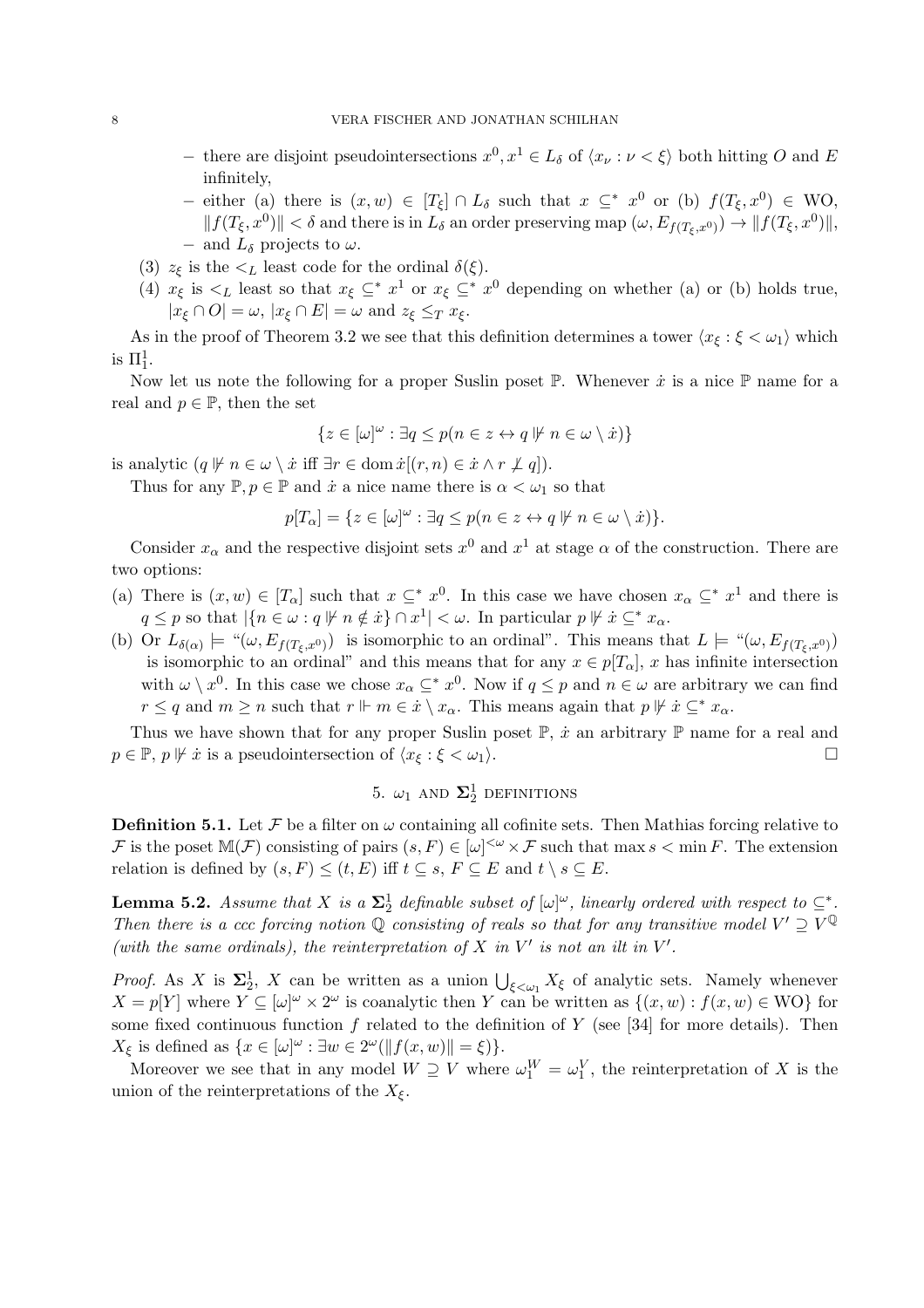If *X* has a pseudointersection *x* in *V* , then *x* will stay a pseudointersection of (the reinterpretation of) *X* in any extension by absoluteness. The statement  $\forall y (y \notin X \lor x \subseteq^* y)$  is  $\mathbf{\Pi}^1_2$ . In this case let Q be the trivial poset.

If *X* is inextendible in *V*, then for any  $\xi < \omega_1$  there is  $x_{\xi} \in X$  so that  $\forall y \in X_{\xi}(x_{\xi} \subseteq^* y)$ . As *X* is linearly ordered with respect to  $\subseteq^*, \{x_\alpha : \alpha < \omega_1\}$  generates a non-principal filter *F*. Let  $\mathbb{Q} = \mathbb{M}(\mathcal{F})$ . Then in  $V^{\mathbb{Q}}$  there is a real *x* so that  $x \subseteq^* x_\alpha$  for every  $\alpha < \omega_1$ . By absoluteness  $\forall y \in X_{\xi}(x_{\xi} \subseteq^* y)$  will still hold true in  $V^{\mathbb{Q}}$ . In particular  $\forall y \in X_{\xi}(x \subseteq^* y)$  will hold true for any  $\xi < \omega_1^V$ .

As  $\mathbb{Q}$  is ccc we have that  $\omega_1^{V^{\mathbb{Q}}} = \omega_1^{V}$ . This implies that *x* is actually a pseudointersection of *X* in  $V^{\mathbb{Q}}$ . Again, this will hold true in any extension.  $\square$ 

**Theorem 5.3.** If there is a  $\Sigma_2^1$  ilt, then  $\omega_1 = \omega_1^L$ . More generally, the existence of a  $\Sigma_2^1(x)$  ilt  $implies \omega_1 = \omega_1^{L[x]}$ .

*Proof.* We only prove the first part as the rest follows similarly.

Suppose that *X* is a  $\Sigma^1_2$  ilt and  $\omega^L_1 < \omega_1$ . Apply Lemma 5.2 to (the definition of) *X* in *L* to get the respective poset  $\mathbb Q$  in *L*. As  $\omega_1^L < \omega_1$ ,  $V \models |\mathcal P(\omega) \cap L| = \omega$ . But this means there is a  $\mathbb Q$  generic  $x \in V$  over *L*.  $L[x] \subseteq V$ , thus by Lemma 5.2 *X* has a pseudointersection in *V*, contradicting our assumption.  $\Box$  assumption.

*Remark* 5.4*.* We think that the proofs of Lemma 5.2 and Theorem 5.3 showcase something interesting about Schoenfield absoluteness. Recall that Schoenfield's absoluteness theorem says that  $\Sigma^1_2$ formulas are absolute between any inner models  $W \subseteq W'$ , but it does not say anything about the relationship between  $\omega_1^W$  and  $\omega_1^{W'}$ . In fact in many applications of  $\Sigma_2^1$  absoluteness *W* and *W'* have the same  $\omega_1$  (e.g. when *W'* is a ccc or proper forcing extension of *W*). But in this case it can be deduced directly from analytic absoluteness and the representation of  $\Sigma_2^1$  sets as the same  $\omega_1$  union of analytic set in any extension with the same  $\omega_1$ . The reason is that the existential quantifier  $\exists \alpha < \omega_1$  stays the same. So the full strength of Schoenfield absoluteness is only needed in the case where  $\omega_1^W$  is countable in  $W'$  and this is the case that we crucially used in the proof of Theorem 5.3.

We also want to remark that the proofs of Lemma 5.2 and Theorem 5.3 are very general and can be applied to many other maximal combinatorial families. For example A. Törnquist has shown the following theorem in [43], using a similar argument.

**Theorem 5.5.** If there is a  $\Sigma^1_2$  mad family, then  $\omega_1 = \omega_1^L$ . More generally, the existence of a  $\Sigma_2^1(x)$  *mad family implies*  $\omega_1 = \omega_1^{L[x]}$ .

The argument for maximal independent families is a bit different. Let us recall the definition of a maximal independent family.

**Definition 5.6.** A set  $X \subseteq [\omega]^\omega$  is called independent if for any  $F \in [X]^{<\omega}$  and  $G \in [X]^{<\omega}$  where  $F \cap G = \emptyset$ ,  $\bigcap_{x \in F} x \cap \bigcap_{y \in G} (\omega \setminus y)$  is infinite. An independent family is called maximal if it is maximal under inclusion.

The set  $\bigcap_{x \in F} x \cap \bigcap_{y \in G} (\omega \setminus y)$  is often denoted  $\sigma(F, G)$ . We will also use this notation below. Note that an independent family *X* is not maximal iff there is a real *x* so that  $x \cap \sigma(F, G)$  and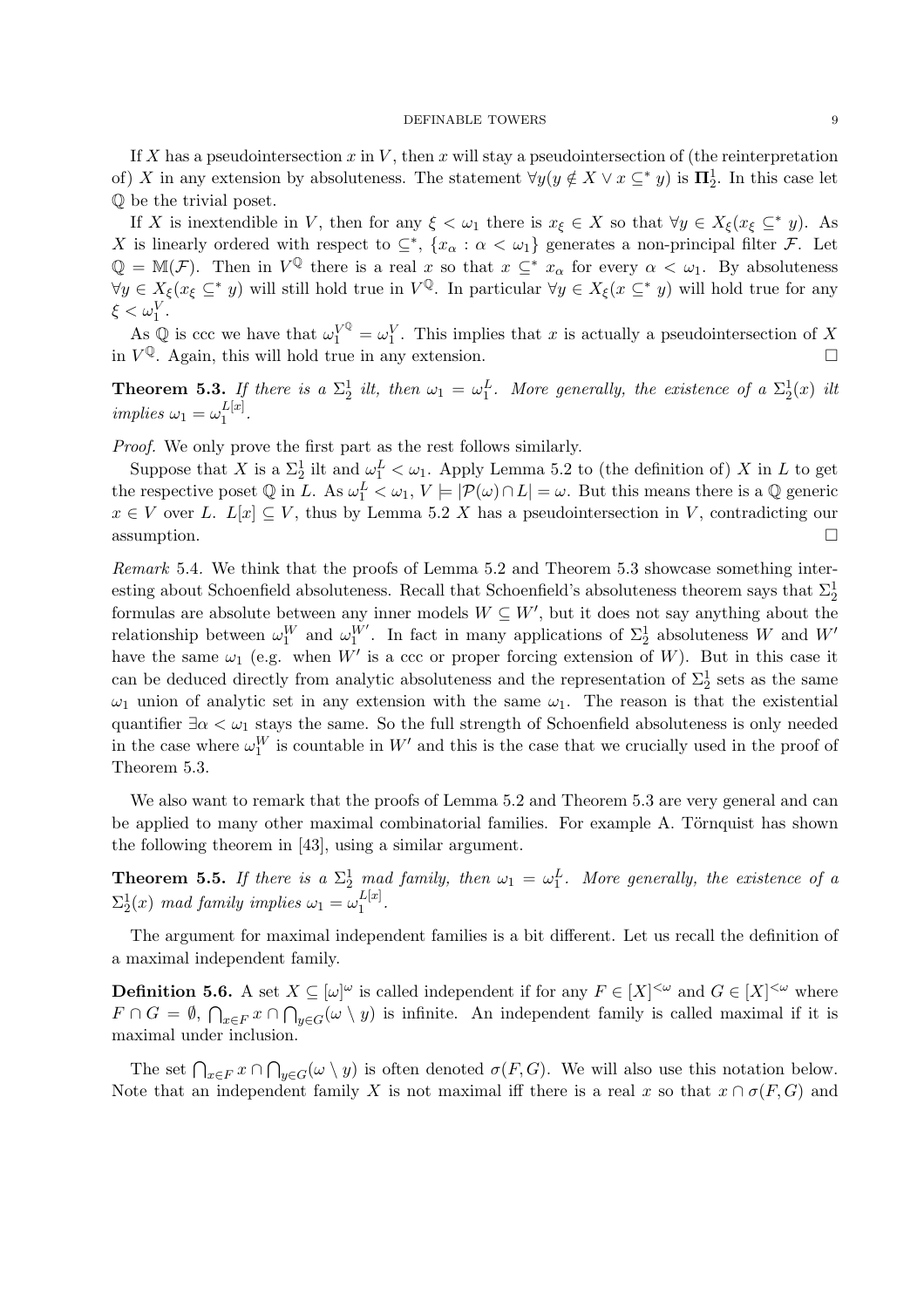$(\omega \setminus x) \cap \sigma(F, G)$  are infinite for all  $F, G \in [X]^{<\omega}$  where  $F \cap G = \emptyset$ . Such a real will be called independent over *X*.

We obtain the following result.

**Theorem 5.7.** If there is a  $\Sigma_2^1$  maximal independent family, then  $\omega_1 = \omega_1^L$ . More generally, the *existence of a*  $\Sigma_2^1(x)$  *maximal independent family implies*  $\omega_1 = \omega_1^{L[x]}$ .

In [33] Miller basically proved that a Cohen real is independent over any ground model coded analytic independent family. He did not put his theorem in these words, so before we go on let us repeat his argument.

**Lemma 5.8** ([33, Proof of Theorem 10.28]). Let  $\varphi(x)$  be a  $\Sigma_1^1$  formula defining an independent *family and let c be a Cohen real over V . Then in V* [*c*]*, c is independent over the family defined by*  $\varphi(x)$ .

*Proof.* Let *X* denote the set  $\{x \in [\omega]^\omega : \varphi(x)\}$  in any model extending *V*. Note that in any model *X* is an independent family by Schoenfield absolutness. Let

$$
K = \{ x \in [\omega]^\omega : \exists F \in [X]^{<\omega} \exists G \in [X]^{<\omega} (F \cap G = \emptyset \land |\sigma(F, G) \cap x| < \omega) \}
$$

and

$$
H = \{x \in [\omega]^\omega : \exists F \in [X]^{<\omega} \exists G \in [X]^{<\omega} (F \cap G = \emptyset \land |\sigma(F, G) \cap (\omega \setminus x)| < \omega)\}.
$$

These sets are both analytic. Note that *x* is independent over *X* iff  $x \notin H \cup K$ . To show that any Cohen real *c* is independent over *X*, i.e.  $c \notin H \cup K$  it suffices to prove that *H* and *K* are meager. Why? When  $H \cup K$  is meager then there is a meager  $F_{\sigma}$  set *C* so that  $H \cup K \subseteq C$  and this statement is absolute  $(\forall x (x \in H \cup K \rightarrow x \in C))$ . As *c* is Cohen,  $V[c] \models c \notin C$  and thus  $V[c] \models c \notin H \cup K$  which implies that in  $V[c]$ , *c* is independent over *X*.

So let us prove:

## Claim. *K and H are meager.*

*Proof.* Suppose e.g. that *H* is nonmeager. The argument for *K* will follow similarly. Because *H* is analytic it has the Baire property and is thus comeager somewhere. It is well known and easy to see that any comeager set contains a perfect set of almost disjoint reals. So let  $P \subseteq H$  be a perfect almost disjoint family. For each  $x \in P$  we have  $F_x$  and  $G_x$  so that  $\sigma(F_x, G_x) \subseteq^* x$ . By the Delta system lemma, there is a set  $S \in [P]^{\omega_1}$  and  $R \in [P]^{<\omega}$  so that

$$
\forall x \neq y \in S((F_x \cup G_x) \cap (F_y \cup G_y) = R).
$$

For any  $x \in S$  we define  $R_x^0 = R \cap F_x$  and  $R_x^1 = R \cap G_x$ . As *S* is uncountable there is an uncountable  $S' \subseteq S$  so that

$$
\forall x, y \in S'(R_x^0 = R_y^0 \land R_x^1 = R_y^1).
$$

But now note that for any  $x \neq y \in S'$ ,  $F_x \cap G_y = (R \cap F_x) \cap (R \cap G_y) = R_x^0 \cap R_y^1 = R_x^0 \cap R_x^1 = \emptyset$ . By symmetry we also have that  $F_y \cap G_x = \emptyset$  and this implies that

$$
(F_x \cup F_y) \cap (G_x \cup G_y) = \emptyset.
$$

In particular we can form  $\sigma(F_x \cup F_y, G_x \cup G_y)$ . By choice of  $F_x, G_x, F_y, G_y$  we have that

$$
\sigma(F_x \cup F_y, G_x \cup G_y) \subseteq^* x \cap y =^* \emptyset
$$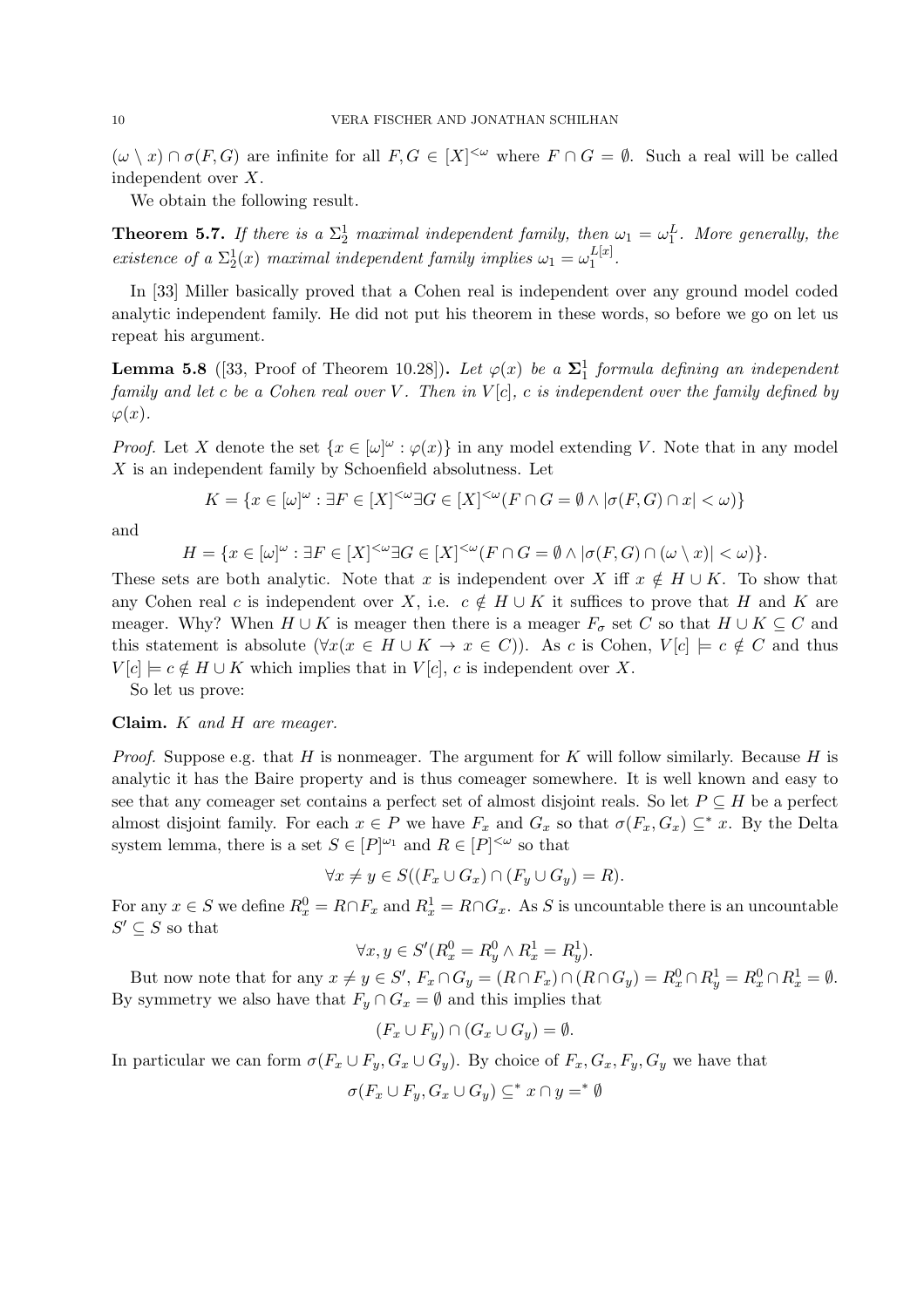as  $P$  was an almost disjoint family. But this contradicts the independence of  $X$ .

 $\Box$ 

*Proof of Theorem 5.7.* Assume *X* is a  $\Sigma^1_2$  maximal independent family. Then in *L*, *X* is also independent and it can be written as a union  $\bigcup_{\xi \prec \omega_1^L} X_{\xi}$  of analytic sets  $X_{\xi}$ . Assuming for a contradiction  $\omega_1^L < \omega_1$ , there is a Cohen real *c* over *L*. We have that  $\omega_1^{L[c]} = \omega_1^L$  and in  $L[c]$ , *X* still corresponds to the union  $\bigcup_{\xi \prec \omega_1^L} X_{\xi}$ . By the above lemma *c* is independent over all the  $X_{\xi}$  so in particular *c* is independent over *X*. This statement is  $\Pi_2^1$  and thus absolute between any inner models containing *c*. In particular in *V*, *X* is not maximal.  $\Box$ 

**Theorem 5.9.** If there is a  $\Sigma^1_2$  Hamel basis of R, then  $\omega_1 = \omega_1^L$ . More generally, the existence of  $a \sum_{i=1}^{1} (x)$  *Hamel basis of*  $\mathbb{R}$  *implies*  $\omega_1 = \omega_1^{L[x]}$ *.* 

A Hamel basis of  $\mathbb R$  is a maximal set of linearly independent reals over the rationals  $\mathbb Q$ . Again it was Miller who first showed that a Cohen real in  $\mathbb R$  is independent over any ground model coded analytic linearly independent family.

**Lemma 5.10** ([33, Proof of Theorem 9.25]). Assume  $A \subseteq \mathbb{R}$  is an analytic set of reals that are *linearly independent over the field of rationals. Assume*  $c \in \mathbb{R}$  *is a Cohen real over V*. Then *in*  $V[c]$ , *c is linearly independent over (the reinterpretation of)*  $A$ *.* 

*Proof.* We assume that  $A \neq \emptyset$ , else the argument is trivial. Let  $x \in A \cap V$  be arbitrary. Suppose that  $U \Vdash "c$  is not independent over  $A$ " where  $U \subseteq \mathbb{R}$  is some basic open set. Say  $x_0, \ldots, x_k \in A \cap V$ and  $q_0, \ldots, q_k \in \mathbb{Q}$  are such that

$$
U \Vdash \exists x_{k+1}, \ldots, x_n \in A \setminus V \exists q_{k+1}, \ldots, q_n \in \mathbb{Q}(\dot{c} = q_0 x_0 + \cdots + q_n x_n)
$$

for some  $n \in \omega$ . Now let  $c \in U$  be Cohen over *V* and  $x_{k+1}, \ldots, x_n \in A \setminus V, q_{k+1}, \ldots, q_n \in \mathbb{Q}$  so that

$$
c = q_0 x_0 + \dots + q_n x_n.
$$

Let  $s \neq 0$  be a small enough rational number so that  $c + sx \in U$ . Recall that, as  $x \in V$ ,  $c + sx$  is also a Cohen real over *V*. Thus let  $y_{k+1}, \ldots, y_n \in A \setminus V, r_{k+1}, \ldots, r_n \in \mathbb{Q}$  so that

$$
c + sx = q_0x_0 + \dots + q_kx_k + r_{k+1}y_{k+1} + \dots + r_ny_n.
$$

But now we have that

$$
r_{k+1}y_{k+1} + \dots + r_ny_n - (q_{k+1}x_{k+1} + \dots + q_nx_n) = sx
$$

and so *A* is not linearly independent in  $V[c]$ . But this is impossible by absoluteness.

*Proof of Theorem 5.9.* Same as the proof of Theorem 5.7.  $\Box$ 

For ultrafilters the proof is not much different. It will appear in [37].

**Theorem 5.11.** If there is a  $\Sigma_2^1$  ultrafilter, then  $\omega_1 = \omega_1^L$ . More generally, the existence of a  $\Sigma_2^1(x)$ *ultrafilter implies*  $\omega_1 = \omega_1^{L[x]}$ .

We want to remark the ideas above can also be used to show that under Martin's Axiom none of the families above have  $\Sigma_2^1$  witnesses.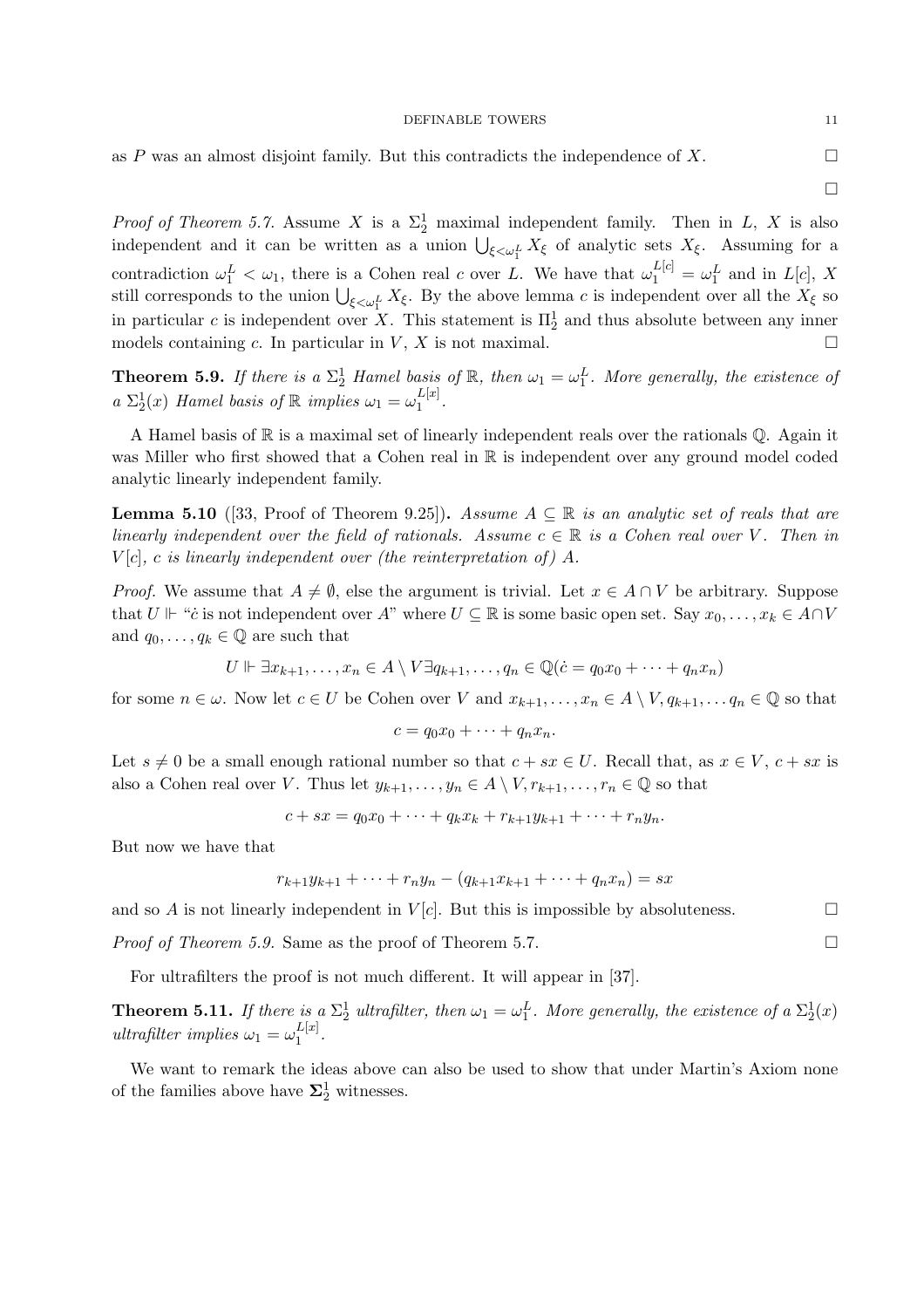**Theorem 5.12.**  $MA(\omega_1)$  implies that there is no  $\Sigma_2^1$  ilt, mad family, maximal independent family, *Hamel basis or ultrafilter.*

*Proof.* For mad families this was proven in [43]. For ilt's Theorem 2.3 is enough. For ultrafilters it suffices to note that under  $\text{MA}(\omega_1)$  every  $\mathbf{\Sigma}^1_2$  set is Lebesgue measurable (see [24]) and an ultrafilter cannot be Lebesgue measurable. The argument for independent families and Hamel bases is the same. Write  $X = \bigcup_{\xi \leq \omega_1} B_{\xi}$  where the  $B_{\xi}$ 's are analytic. Let M be an elementary submodel of size  $\omega_1$  containing all the parameters defining the  $B_\xi$ 's. Then let  $c \in V$  be Cohen over *M* and use Lemma 5.8 or Lemma 5.10 to conclude that *c* is independent or linearly independent over *X*. Lemma 5.8 or Lemma 5.10 to conclude that  $c$  is independent or linearly independent over  $X$ .

6. Solovay's model

In this section we prove the following result.

## Theorem 6.1. *There is no ilt in Solovay's model.*

Let us review some basics about Solovay's model. A good presentation of Solovay's model can be found in [22, Chapter 26]. Assuming  $\kappa$  is an inaccessible cardinal in the constructible universe L we first form an extension *V* of *L* in which  $\omega_1 = \kappa$  using the Lévy collapse (see again [22, Chapter 26]). Then we let  $W \subseteq V$  consist of all sets which are hereditarily definable from ordinals and reals as the only parameters. *W* is then called Solovay's model. The only facts that we use about *W* are listed below and are well-known.

Suppose  $a \in 2^{\omega} \cap W$  is arbitrary, then

- (1) for every poset  $\mathbb{P} \in H(\kappa)^{L[a]}$ , there is a  $\mathbb{P}$  generic filter over  $L[a]$  in W,
- (2) whenever  $x \in 2^{\omega} \cap W$ , there is a poset  $\mathbb{P} \in H(\kappa)^{L[a]}$ ,  $\sigma \in H(\kappa)^{L[a]}$  a  $\mathbb{P}$  name and  $G \in W$  a P generic over  $L[a]$  so that  $x = \sigma[G]$ .

Suppose  $X \in \mathcal{P}(2^{\omega}) \cap W$ . Then there is  $a \in 2^{\omega} \cap W$  and a formula  $\varphi(x)$  in the language of set theory using only *a* and ordinals as parameters so that

(3) for any poset  $\mathbb{P} \in H(\kappa)^{L[a]}, \sigma \in H(\kappa)^{L[a]}$  a  $\mathbb{P}$  name and  $G \in W$ ,  $\mathbb{P}$  generic over  $L[a]$ ,

$$
\sigma[G] \in X \leftrightarrow \exists p \in G(p \Vdash \varphi(\sigma)).
$$

Until the end of the section we are occupied with proving Theorem 6.1. To prove Theorem 6.1, assume that  $X \in \mathcal{P}(2^{\omega}) \cap W$  is linearly ordered with respect to  $\subset^*$ . We will show that X cannot be an ilt. Let  $a \in 2^{\omega} \cap W$  and  $\varphi(x)$  be as in (3). To simplify notation we will assume that  $a \in L$ and thus  $L[a] = L$ . From now on let us work in  $L$ .

**Lemma 6.2.** Let  $\mathbb{P} \in H(\kappa)$ ,  $p \in \mathbb{P}$  and  $\sigma$  a  $\mathbb{P}$  name so that  $p \Vdash \varphi(\sigma)$ . Then there is  $p_0, p_1 \leq p$  and  $n \in \omega$  *so that for any*  $m \geq n$ .

$$
\exists r \le p_0 (r \Vdash m \in \sigma) \to p_1 \Vdash m \in \sigma.
$$

*Proof.* Consider  $\mathbb{P} \times \mathbb{P} \in H(\kappa)$  and  $\sigma_0$  and  $\sigma_1$  the  $\mathbb{P} \times \mathbb{P}$  names so that whenever  $G_0 \times G_1$  is  $\mathbb{P} \times \mathbb{P}$ generic over *V* then  $\sigma_0[G_0 \times G_1] = \sigma[G_0], \sigma_1[G_0 \times G_1] = \sigma[G_1].$ 

Note that  $(p, p) \Vdash \varphi(\sigma_0) \wedge \varphi(\sigma_1)$ , because whenever  $G_0 \times G_1$  is  $\mathbb{P} \times \mathbb{P}$  generic over *V* with  $(p, p) \in G_0 \times G_1$  then  $G_0$  and  $G_1$  are  $\mathbb P$  generic over *V* with  $p \in G_0, G_1$ . But then there must be  $(p_0, p_1) \leq (p, p)$  and  $n \in \omega$  so that either,

$$
(p_0,p_1)\Vdash \sigma_0\setminus n\subseteq \sigma_1
$$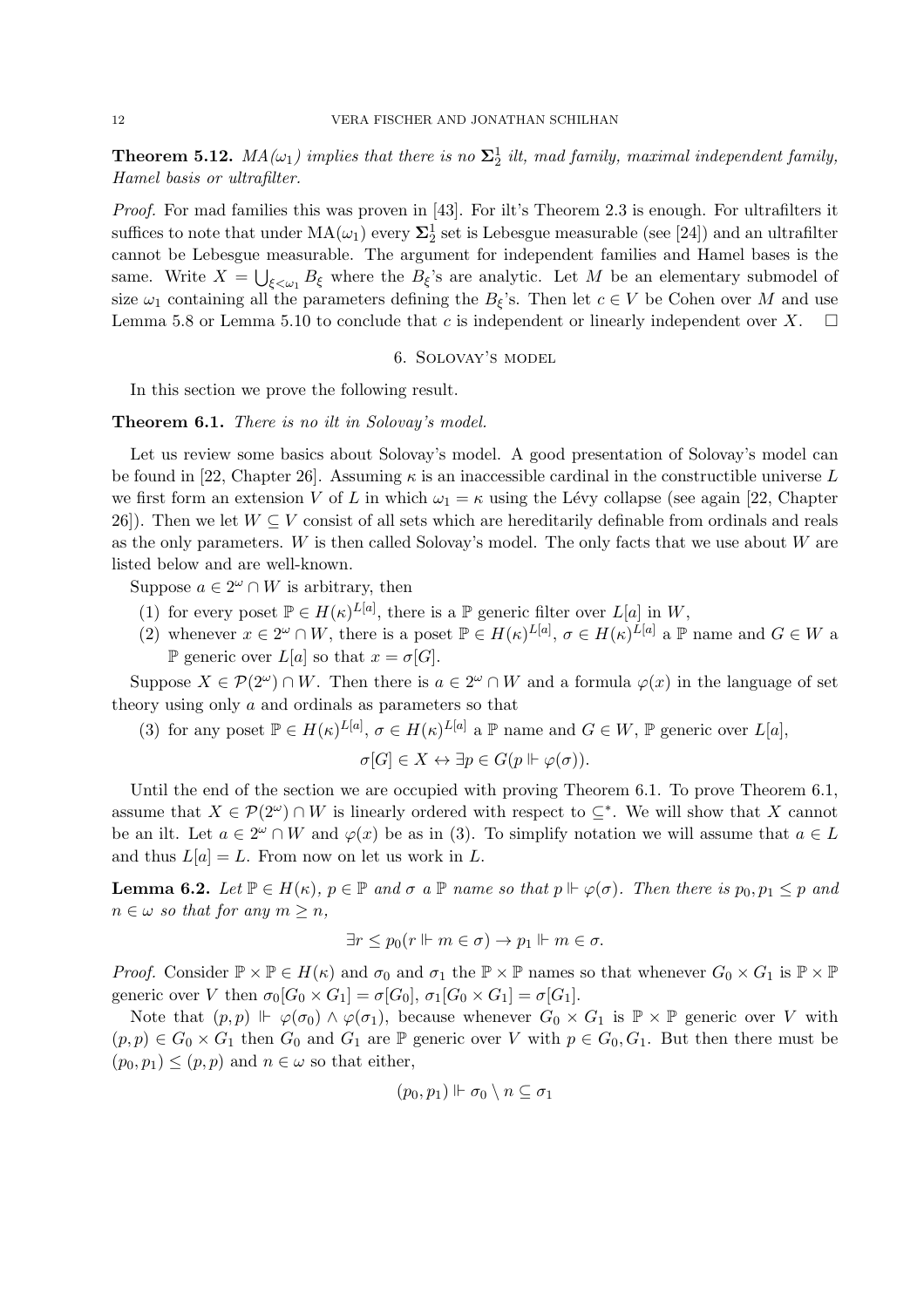or

$$
(p_0,p_1)\Vdash \sigma_1\setminus n\subseteq \sigma_0.
$$

Say wlog that  $(p_0, p_1) \Vdash \sigma_0 \setminus n \subseteq \sigma_1$ . Note that whenever  $\exists r_0 \leq p_0(p_0 \Vdash m \in \sigma)$  for some  $m \geq n$ then  $p_1 \Vdash m \in \sigma$ . Suppose this was not the case. Then there is  $r_1 \leq p_1$  so that  $r_1 \Vdash m \notin \sigma$ . But<br>then  $(r_0, r_1) \Vdash \exists m \geq n(m \in \sigma_0 \land m \notin \sigma_1)$  which is a contradiction to  $(r_0, r_1) \leq (p_0, p_1)$ . then  $(r_0, r_1) \Vdash \exists m \ge n (m \in \sigma_0 \land m \notin \sigma_1)$  which is a contradiction to  $(r_0, r_1) \le (p_0, p_1)$ .

Still in *L*, let  $\langle \mathbb{P}_{\xi}, p_{\xi}, \sigma_{\xi} : \xi < \kappa \rangle$  enumerate all triples  $\langle \mathbb{P}, p, \sigma \rangle$ , where  $\mathbb{P} \in H(\kappa)$ ,  $p \in \mathbb{P}$  and  $\sigma \in H(\kappa)$  is a P name so that  $p \Vdash \varphi(\sigma)$ . This is possible as  $|H(\kappa)| = \kappa$ .

For every  $\xi < \kappa$  we find  $p_{\xi}^0, p_{\xi}^1 \leq p_{\xi}$  in  $\mathbb{P}_{\xi}$  and  $n \in \omega$  so that for every  $m \geq n$ 

$$
\exists r \le p_{\xi}^{0}(r \Vdash m \in \sigma_{\xi}) \to p_{\xi}^{1} \Vdash m \in \sigma_{\xi}.
$$

Let  $x_{\xi} = \{m \in \omega : p_{\xi}^1 \Vdash m \in \sigma_{\xi}\}\$  for every  $\xi < \kappa$ .

**Claim.**  $\{x_{\xi} : \xi < \kappa\}$  has the finite intersection property.

*Proof of Claim.* Suppose  $x_{\xi_0}, \ldots x_{\xi_{k-1}}$  are such that  $\bigcap_{i \leq k} x_{\xi_i}$  is finite, say  $\bigcap_{i \leq k} x_{\xi_i} \subseteq n$ . Consider the poset  $\mathbb{Q} = \prod_{i \leq k} \mathbb{P}_{\xi_i} \in H(\kappa), (p_{\xi_0}^0, \ldots, p_{\xi_{k-1}}^0) \in \mathbb{Q}$  and for every  $i \leq k, \sigma_i$  the  $\mathbb{Q}$  name so that whenever  $(G_0, \ldots, G_{k-1})$  is  $\mathbb Q$  generic then  $\sigma_i[G_0 \times \cdots \times G_{k-1}] = \sigma_{\xi_i}[G_i].$ 

We have that  $(p_{\xi_0}^0, \ldots, p_{\xi_{k-1}}^0) \Vdash \varphi(\sigma_0) \wedge \cdots \wedge \varphi(\sigma_{k-1})$  and thus, as *X* has the finite intersection property, there is  $m \ge n$  and  $(r_0, \ldots, r_{k-1}) \le (p_{\xi_0}^0, \ldots, p_{\xi_{k-1}}^0)$  so that

$$
(r_0,\ldots,r_{k-1}) \Vdash m \in \bigcap_{i
$$

But this means that  $r_i \Vdash m \in \sigma_i$  and thus  $m \in x_{\xi_i}$  for each individual *i*. This contradicts  $\bigcap_{i \leq k} x_{\xi_i} \subseteq n \text{ as } m \geq n.$ 

Let *F* be the filter generated by  $\{x_{\xi} : \xi < \kappa\}$ . We have that  $\mathcal{F} \in \mathcal{P}([\omega]^{\omega})$  and thus  $\mathcal{F} \in H(\kappa)$ . Moreover we have that  $\mathbb{M}(\mathcal{F}) \in H(\kappa)$ . Thus in *W* there is  $y \in [\omega]^\omega$  a  $\mathbb{M}(\mathcal{F})$  generic real over *L*.

**Claim.** For every  $x \in X$ ,  $y \subseteq^* x$ . In particular X is not an ilt.

*Proof of Claim.* Let  $x \in X$  be arbitrary. Then we have in L a poset  $\mathbb{P} \in H(\kappa)$  and a  $\mathbb{P}$  name  $\sigma$ so that there is in *W* a  $\mathbb{P}$  generic *G* over *V* so that  $x = \sigma[G]$ . Moreover there is  $p \in G$  so that  $p \Vdash \varphi(\sigma)$ .

It suffices to show that there is some  $\xi < \kappa$  and  $q \in G$  so that  $q \Vdash x_{\xi} \subseteq^* \sigma$ . To see this we simply show that the set of conditions  $q \in \mathbb{P}$  so that  $\exists \xi < \kappa (q \Vdash x_{\xi} \subseteq^* \sigma)$  is dense below p. To show this fix  $p' \leq p$  arbitrary. Let  $\xi$  be such that  $\langle \mathbb{P}, p', \sigma \rangle = \langle \mathbb{P}_{\xi}, p_{\xi}, \sigma_{\xi} \rangle$ . But then  $p_{\xi}^1 \leq p_{\xi}$  and  $p_{\xi}^1 \Vdash x_{\xi} \subseteq^* \sigma_{\xi}.$ 

This finishes the proof of Theorem 6.1.

7. 
$$
\Sigma_2^1
$$
 vs  $\Pi_1^1$ 

**Theorem 7.1.** Any  $\Pi_1^1(x)$  ilt contains a  $\Pi_1^1(x)$  maximal tower.

*Proof.* We are going to prove the statement only for lightface  $\Pi_1^1$  as everything will relativize. So let *X* be a  $\Pi_1^1$  ilt.

**Claim.**  $X \cap L$  *is cofinal in*  $X$  *(where*  $L$  *is the constructible universe).*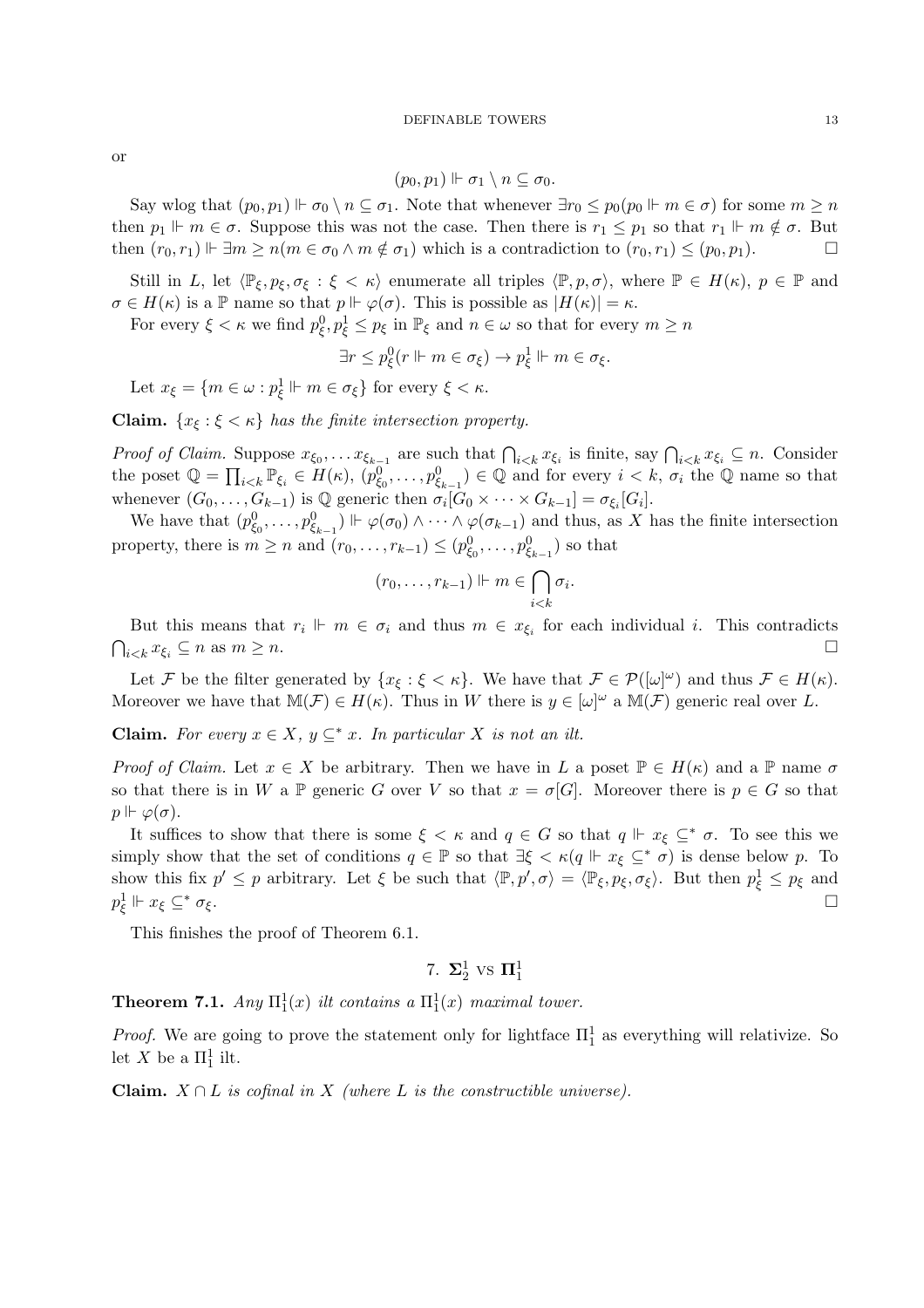*Proof.* By Theorem 5.3 we have that  $\omega_1 = \omega_1^L$  must be the case. Thus *X* can be written as a union  $\bigcup_{\xi \le \omega_1} X_{\xi}$  of analytic sets  $X_{\xi}$  which are coded in *L* (see the proof of Lemma 5.2). Note that  $X \cap L$ is an ilt in *L* by a downwards absoluteness argument. This implies that for every  $\xi < \omega_1$  there is  $x \in L \cap X$  which is a pseudointersection of  $X_{\xi}$ . The statement "*x* is a pseudointersection of  $X_{\xi}$ " is absolute. Thus  $X \cap L$  is indeed cofinal in  $X$ .

We may now work entirely in *L*, assume  $X \in L$  and construct a  $\Pi_1^1$  tower that is cofinal in X (which implies that it is cofinal in *X* as interpreted in *V* ).

Recall that  $C_1 = \{x \in 2^\omega : x \in L_{\omega_1^x}\}\$ is the largest thin  $\Pi_1^1$  set and for any  $y, C_1(y) = \{x \in 2^\omega : x \in L_{\omega_1^x}\}\$  $x \in L_{\omega_1^x}[y]$  is the largest thin  $\Pi_1^1(y)$  set (see e.g [34]).

**Claim.**  $C_1 \cap X$  *is cofinal in*  $X$ *.* 

*Proof.* Suppose not, i.e there is  $y \in X$  so that  $C_1 \cap X \subseteq \{x \in [\omega]^\omega : y \subseteq^* x\}$ . The set  $Y := \{x \in X\}$  $X: x \subseteq^* y$  is  $\Pi_1^1(y)$ . We distinguish between two cases.

- Case 1: *Y* is thin. Then  $Y \subseteq C_1(y)$ . Moreover  $\{\omega_1^z : z \in Y\}$  is unbounded in  $\omega_1 = \omega_1^L$  (if *r* is recursive such that  $X = \{x : r(x) \in \text{WO}\}\$  and  $\delta$  bounds  $\{\omega_1^z : z \in Y\}$ , then  $\{x : ||r(x)|| < \delta\}$ is a Borel subset of *X* that is cofinal in *X* which is impossible). But note that there is  $\alpha < \omega_1$  large enough so that  $L_\alpha[y] = L_\alpha$  and further  $L_\beta[y] = L_\beta$  for any  $\beta \geq \alpha$ . So if  $\omega_1^z > \alpha$  and  $z \in Y$  then  $z \in L_{\omega_1^z}[y] = L_{\omega_1^z}$ . This is a contradiction to our assumption.
- Case 2: *Y* contains a perfect set *P*. By a theorem of Martin and Friedman (see [30]), *P* contains reals in any  $\Delta_1^1$  degree above the degree of some  $d \in 2^\omega$ . The set  $C_1$  is unbounded in the  $\Delta_1^1$  degrees of *L* (see [34]) and is closed under  $\Delta_1^1$  bi-reducibility. Thus there is  $z \in P$ so that  $z \in C_1$ . Again we get a contradiction to our assumption.

$$
\Box
$$

From now on we may assume that  $X \subseteq C_1$ . In the next step we will thin out X even further. For each  $x \in X$  let  $\alpha_x < \omega_1^x$  be such that  $x \in L_{\alpha_x}$  (this is possible as  $x \in L_{\omega_1^x}$ ). Further let  $r_x$ :  $[\omega]^\omega \to 2^\omega$  be recursive so that  $\alpha_x = ||r_x(x)||$ . As there are only countably many recursive functions, there is one *r* so that the set  $\{x \in X : r_x = r\}$  is cofinal in *X*. Fix such an *r*. Let

$$
Y := \{ x \in X : x \in L_{\|r(x)\|} \}.
$$

*Y* is a  $\Pi_1^1$  cofinal subset of *X*. Thus let *s*:  $[\omega]^\omega \to 2^\omega$  be a recursive function such that  $Y = \{x \in$  $[\omega]^\omega : s(x) \in \text{WO}$ . We define the following well-order  $\triangleleft$  on *Y*:

$$
x \lhd y \leftrightarrow ||s(x)|| < ||s(y)|| \lor (||s(x)|| = ||s(y)|| \land x <_L y)
$$

Let  $\varphi_0(w, v)$  be a  $\Sigma_1^1$  formula expressing that  $(\omega, E_w)$  is properly embedable into  $(\omega, E_v)$  and let  $\varphi_1(w, v)$  be a  $\Sigma_1^1$  formula expressing that  $(\omega, E_w)$  is isomorphic to  $(\omega, E_v)$ . Moreover let  $\psi(x, y)$ be a  $\Sigma_1^1$  formula so that whenever  $y \in Y$  and  $x$  is arbitrary then  $\psi(x, y)$  is equivalent to  $x \in Y$  $L_{\Vert r(y)\Vert} \wedge L_{\Vert r(y)\Vert} \models x <_L y$ . Let  $\chi(x, y)$  be the  $\Sigma_1^1$  formula

$$
\varphi_0(s(x),s(y)) \vee (\varphi_1(s(x),s(y)) \wedge \psi(x,y)).
$$

We see that when  $y \in Y$  then

$$
\chi(x, y) \leftrightarrow x \lhd y.
$$

In particular, when  $y \in Y$  then  $\chi(x, y)$  implies that  $x \in Y$ .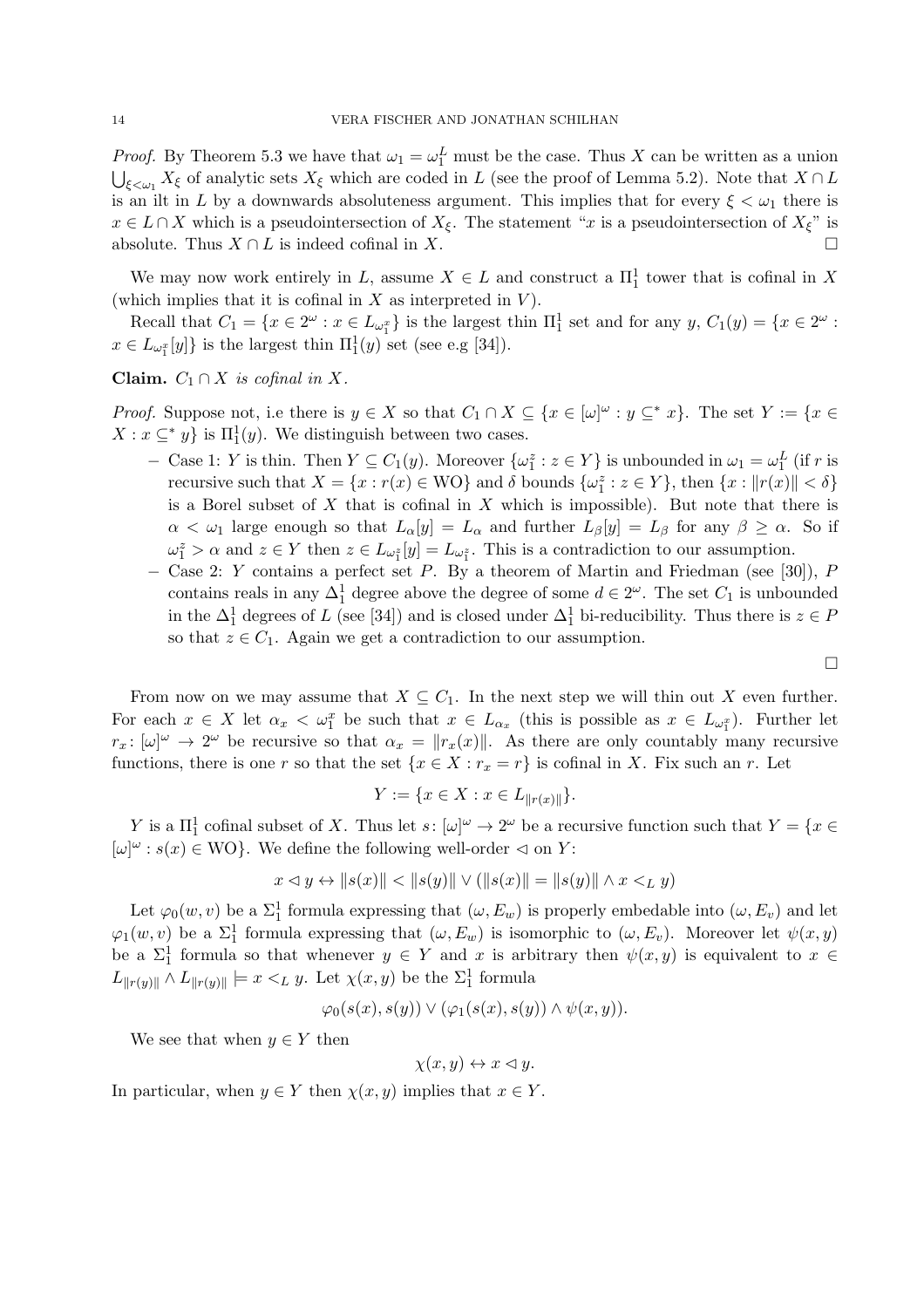Finally we define  $T := \{ y \in Y : \forall x \leq y (y \subseteq^* x) \}.$  We have that  $T$  is  $\Pi_1^1$  as  $y \in T$  iff

$$
y \in Y \land \forall x (\neg \chi(x, y) \lor y \subseteq^* x).
$$

*T* is obviously a tower as the order  $*\supseteq$  on *T* coincides with  $\triangleleft$ . *T* is cofinal in *Y* as for any  $x \in Y$  we let *u* be  $\triangleleft$  least in *Y* so that  $y \in x$  then  $y \in T$ . if we let *y* be  $\triangleleft$  least in *Y* so that  $y \subseteq^* x$  then  $y \in T$ .

**Theorem 7.2.** The existence of a  $\Sigma_2^1(x)$  ilt implies the existence of a  $\Pi_1^1(x)$  ilt.

*Proof.* Again we are going to prove the statement only for lightface  $\Sigma_2^1$  ilt, as the proof will relativize. Let *X* be a  $\Sigma^1_2$  ilt. As in the proof of Theorem 7.1 we can show that  $X \cap L$  is cofinal in *X* (and this uses  $\omega_1 = \omega_1^L$ ). So as  $[\omega]^\omega \cap L$  is  $\Sigma_2^1$  we may just assume that  $X \subseteq L$ . Let  $\varphi(x, w)$  be  $\Pi_1^1$  such that  $x \in X$  iff  $\exists w \varphi(x, w)$ . Using  $\Pi_1^1$  uniformization we can further assume that  $x \in X$  iff  $\exists! w \varphi(x, w)$ .

The idea will now be to get a linearly ordered tower that basically consists of  $x \in X$  together with their unique witness *w*. To do this we have to introduce some notation.

- $-$  For  $y \subseteq [\omega \times \omega]^{\omega}$ , we write  $y_n$  for  $y$ 's *n*'th vertical section.
- $-$  For  $x \in [\omega]^\omega$ , we write  $x(n)$  for the *n*'th element of *x*.

We now define the new ilt *Y* which lives on  $\omega \times \omega$ . A set  $y \in [\omega \times \omega]^{\omega}$  is in *Y* iff the following are satisfied:

\n- (1) For every 
$$
n \geq 1
$$
,  $y_n = y_0 \setminus y_0(n)$  or  $y_n = y_0 \setminus y_0(n+1)$ .
\n- (2) If  $w \in 2^{\omega}$  is such that  $w(n) = \begin{cases} 0 \text{ if } y_{n+1} = y_0 \setminus y_0(n+1) \\ 1 \text{ if } y_{n+1} = y_0 \setminus y_0(n+2) \end{cases}$  then  $\varphi(y_0, w)$  and in particular  $y_0 \in X$ .
\n

Claim. *Y is*  $\Pi_1^1$  *ilt.* 

*Proof.* (*i*) Checking whether  $y \in [\omega \times \omega]^{\omega}$  is as described in (1) is  $\Delta_1^1$ . Checking whether for the function  $w \in 2^{\omega}$  as in (2),  $\varphi(y_0, w)$  holds is  $\Pi_1^1$ .

(*ii*) *Y* is linearly ordered by  $\subseteq$ \*: Let us note first that whenever  $x \subseteq$ \* *y* then eventually  $x(n)$  > *y*(*n*). Why is this the case? As  $x \subsetneq^* y$  (so  $x \neq^* y$ ), there is a big enough  $n \in \omega$  so that  $\forall m \ge n(|y \cap x(m)| > m)$ . But this means that  $x(m) > y(m)$  for all  $m \ge n$ .

Now let's assume that  $x \neq y \in Y$  and without loss of generality that  $x_0 \subsetneq^* y_0$ . By the observation above there is an *n* so that for every  $m \ge n$ ,  $x_0(m) > y_0(m)$  and  $x_0(m) \in y_0$ . But this also means that  $\forall m \geq n$ ,

$$
x_m \subseteq x_0 \setminus x_0(m) \subseteq y_0 \setminus y_0(m+1) \subseteq y_m.
$$

In particular  $x_m \subseteq y_m$  for  $m \geq n$ . For  $k < n$  we have that  $x_k \subsetneq^* y_k$ . Thus all together we have that  $x \subsetneq^* y$ .

(*iii*) *Y* has no pseudointersection: Suppose *z* is a pseudointersection of *Y*. If there is  $n \in \omega$ so that  $|z_n| = \omega$ , then  $z_n$  is a pseudointersection of X. Else let  $x = \{\min z_n : n \in \omega \wedge z_n \neq \emptyset\}.$ It is easy to see that *x* must be infinite (else *z* would not be  $\subset^*$  below any member of *Y*). We claim that *x* is a pseudointersection of *X*. Namely let  $y_0 \in X$  be arbitrary where  $y \in Y$ . As  $z \subseteq^* y$ , there is an *n* so that  $\forall m \ge n (z_m \ne \emptyset \to (m, \min z_m) \in y)$ . This means in particular that  $\forall m \ge n (z_m \ne \emptyset \to \min z_m \in y_0)$ .  $\forall m \geq n (z_m \neq \emptyset \rightarrow \min z_m \in y_0).$ 

 $\Box$ 

Theorem 7.3. *The following are equivalent:*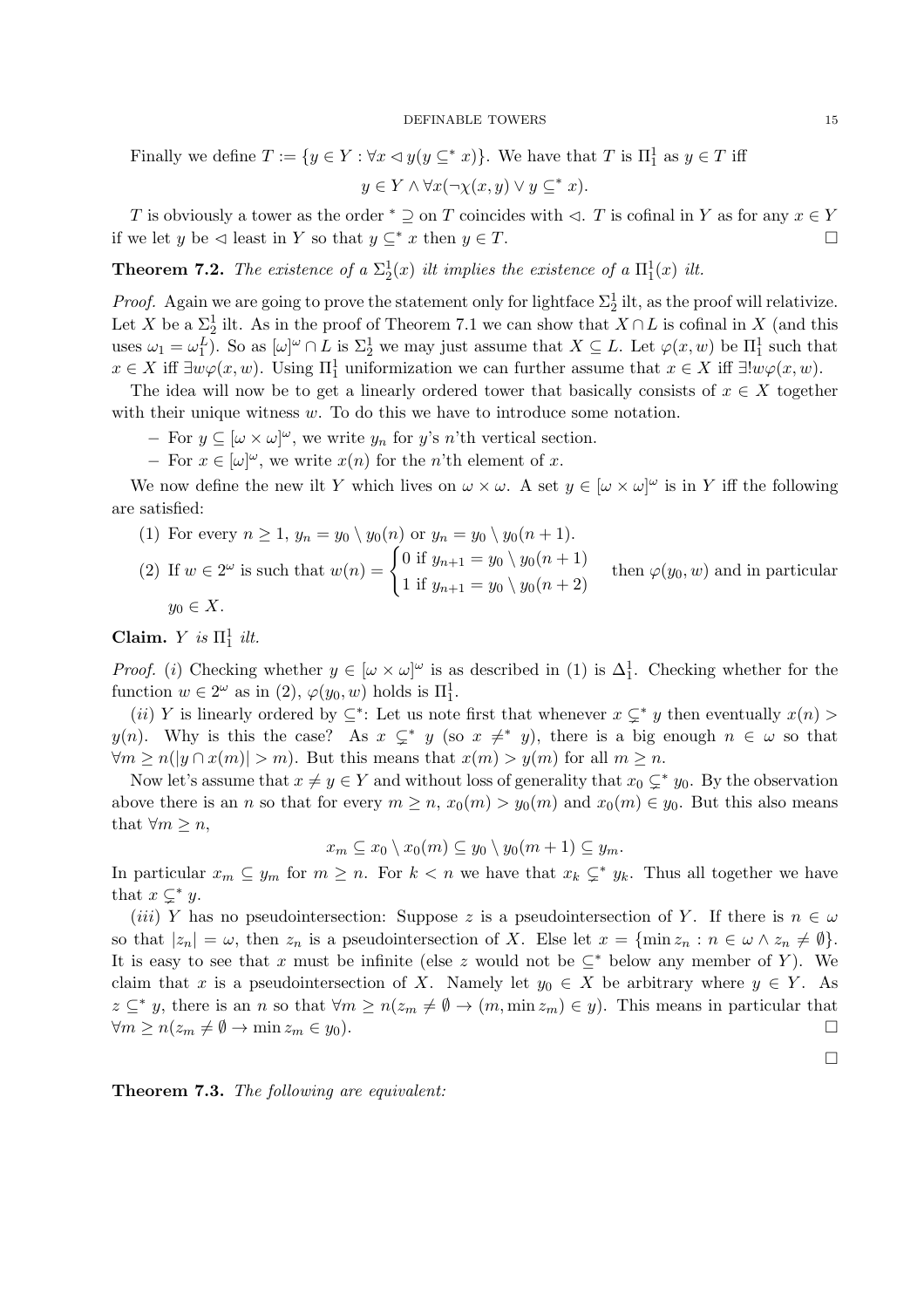- (1) There is a  $\Sigma_2^1(x)$  *ilt.*
- (2) There is a  $\Pi_1^1(x)$  ilt.
- (3) There is a  $\Pi_1^1(x)$  maximal tower.
- (4) There is a  $\Sigma_2^1(x)$  *maximal tower.*

*Proof.* We have shown above that  $(1) \rightarrow (2) \rightarrow (3)$ .  $(3) \rightarrow (4) \rightarrow (1)$  are trivial from the definitions.  $\Box$ 

*Acknowledgements:* The authors would like to thank Dr. Zoltán Vidnyánszky for valuable discussions on the subject of this paper and drawing our attention to [30].

### **REFERENCES**

- [1] J. Baumgartner, P. Dordal *Adjoining dominating functions.* J. Symbolic Logic 50 (1985), no. 1, 94-101.
- [2] J. Bergfalk, V. Fischer, C. Switzer *Projective well-orders and co-analytic witnesses*, arXiv:2016.15359.
- [3] A. Blass *Combinatorial cardinal characteristics of the continuum.* Handbook of set theory. Vols. 1, 2, 3, 395 489, Springer, Dordrecht, 2010.
- [4] P. Borodulin-Nadzieja, D. Chodounský, *Hausdorff gaps and towers in*  $\mathcal{P}(\omega)/Fin$  Fundamenta Mathematicae 229 (2015), 197-229.
- [5] J. Brendle, V. Fischer, Y. Khomskii *Definable maximal independent families* Proceedings of the American Mathematical Society 147, 3547-3557, 2019.
- [6] J. Brendle, Y. Khomskii *Mad families constructed from perfect almost disjoint families.* J. Symbolic Logic 78 (2013), no. 4, 1164-1180.
- [7] P. Erdös, K. Kunen, R. D. Mauldin, *Some additive properties of sets of real numbers* Fundamenta Mathematicae 113 (1981), 187-199.
- [8] V. Fischer, S. D. Friedman *Cardinal characteristics and projective wellorders* Annals of Pure and Applied Logic 161 (2010), 916-922.
- [9] V. Fischer, S. D. Friedman, Y. Khomskii *Co-analytic mad families and definable wellorders.* Arch. Math. Logic 52 (2013), no. 7-8, 809-822.
- [10] V. Fischer, S. D. Friedman, D. Mejia, D. C. Montoya *Coherent systems of finite support iterations* Journal of Symbolic Logic 83, 1 (2018), 208-236.
- [11] V. Fischer, S. D. Friedman, L. Zdomskyy *Cardinal characteristics, projective well-orders and large continuum*, Annals of Pure and Applied Logic 53, 5-6 (2014), 695-729.
- [12] V. Fischer, S. D. Friedman, D. Schrittesser, A. Törnquist *Good projective witnesses* arXiv:1904.05824.
- [13] V. Fischer, D. Schrittesser *Sacks indestructible eventually different families*. Fundamenta Mathematicae, 252 (2021), 179-201.
- [14] V. Fischer, D. Schrittesser, A. Törnquist *A co-analytic Cohen-indestructible maximal cofinitary group.* Journal of Symbolic Logic 82 (2017), no. 2, 629-647.
- [15] V. Fischer, C. Switzer *Tight eventually different families* arXiv:2104.11291.
- [16] V. Fischer, A. Törnquist *A co-analytic maximal set of orthogonal measures.* Journal of Symbolic Logic, 75, 4, pp. 1403-1414.
- [17] S. Friedman, L. Zdomskyy *Projective mad families* Annals of Pure and Applied Logic 162 (2011), 853-862.
- [18] S. Gao, Y. Zhang *Definable set of generators in maximal cofinitary groups* Advances in Mathematics 217 (2008), 814-832.
- [19] L. Harrington *Long projective wellorderings.* Annals of Mathematical Logic 12 (1977), 1-24.
- [20] J. Hart, K. Kunen, *Arcs in the plane*, Topology and Applications 158 (2011), 2503-2511.
- [21] H. Horowitz, S. Shelah *A Borel maximal cofinitary group.* arXiv:1610.01344.
- [22] T. Jech *Set theory.* The third millennium edition, revised and expanded. Springer Monographs in Mathematics. Springer-Verlag, Berlin, 2003. xiv+769 pp. ISBN: 3-540-44085-2
- [23] M. Hrušák, O. Guzmán, *n-Luzin gaps.* Topology Appl. 160 (2013), 1364-1374.